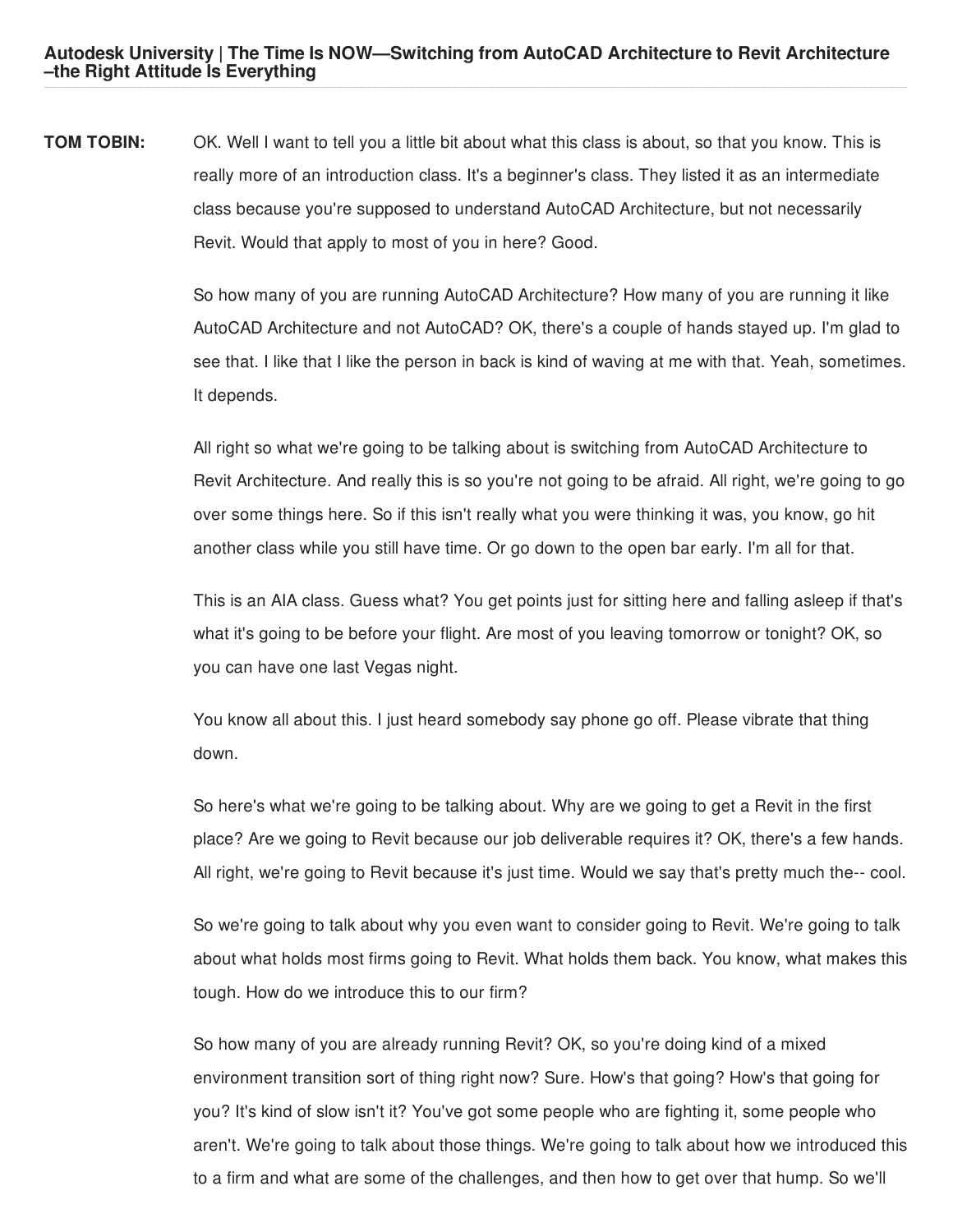go through this.

So just a quick bio of me. My name's Tom Tobin. I am the BIM Administrator or Manager of Design Technology at Acock Associates in Columbus, Ohio. We are a design firm that [INAUDIBLE] office buildings, high end custom homes, distribution. So pretty diverse product line. I've been in the business about 26, 27 years. I actually started on ink and Mylar [INAUDIBLE] drafting. Cool. I've been on several different platforms. I spent some time in the reseller chain-- not really the reseller chain-- the consulting chain, where I helped transition in from AutoCAD to AutoCAD Architecture. And then I drank the Kool-Aid now I'm trying to convince you to move on down the road. All right? So that's a little bit about who I am.

And for those of you-- I see a few faces that I saw in a class I did earlier, so some of these slides may look the same because I put this in every presentation I give. It's all about the attitude. Right? It's the attitude. It's the attitude that you guys have. It's the attitude your firm has.

How many of you have actually tried to go on vacation with your family? Whether it's your kids or your brothers and sisters, the long drive in a car. Does that work? You know, this is a great thing. We're going on vacation. We're going to this fantastic destination. When do we get there? Are we there? I'm tired. I'm hungry. You know, and all of a sudden your attitude is just shot. Everybody's-- even though the destination is going to be good, but while we're getting there--

So what my parents did, you know, they'd make sure I was loaded up with comic books. This is way before you know handheld devices and things like that. So we could have a good attitude in the car so we could enjoy this experience. Same way in the office.

How many of you are the end users? The guys who are doing the day to day drafting. Right? You are the boots on the ground. The guys who actually are having to deal with this. How many are BIM managers, CAD managers. A lot of those same hands went up. How many of you are the architects? Let's see, the same hands. OK not quite as many. How about owners of firms? We got any owners?

OK, this comes all the way down from the owners to the end users and backwards, because if the owner doesn't have a good attitude about trying to make this, he's not going to support it. OK, if the end user doesn't have a good attitude, he's going to run up to the owner and say,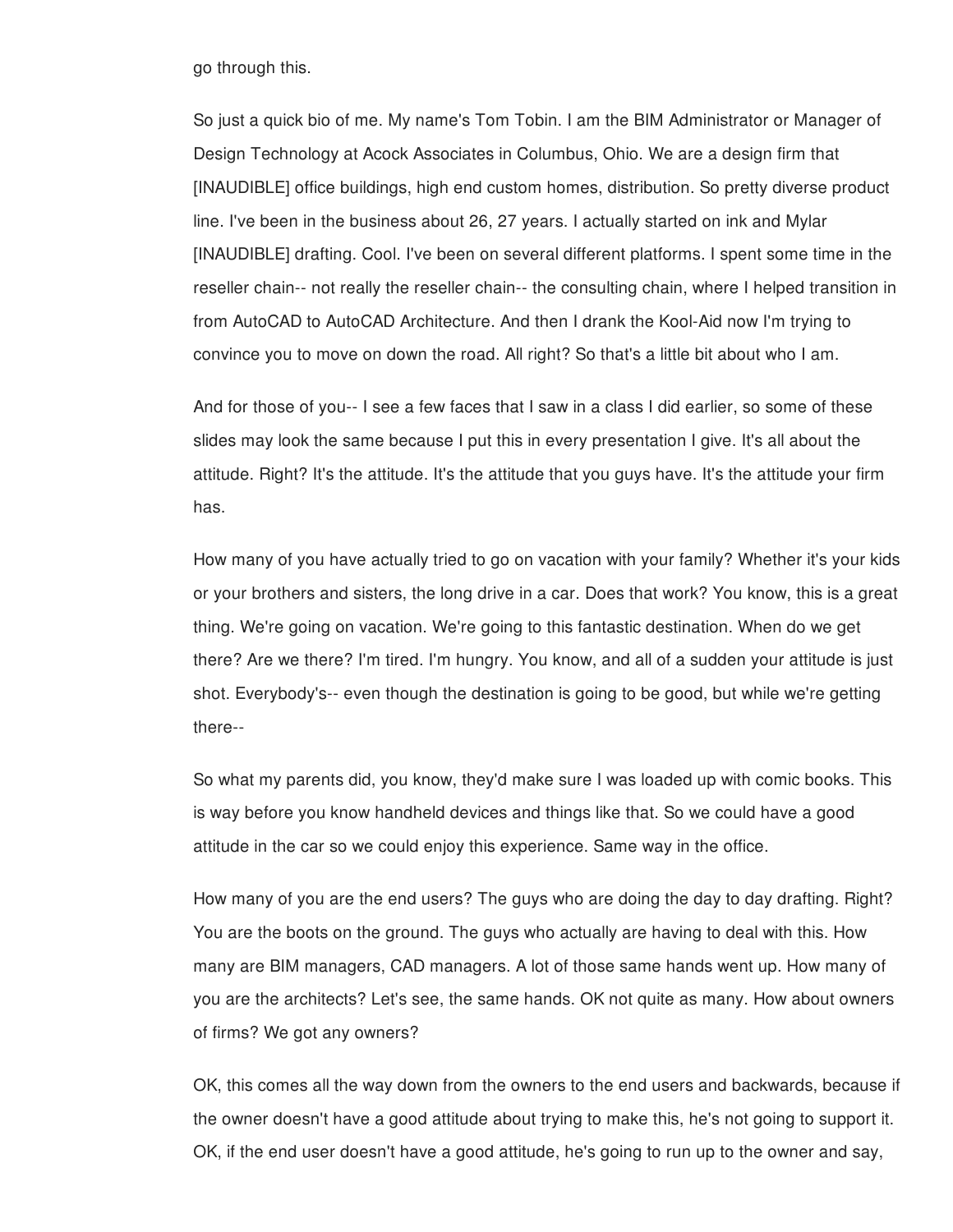hey, I got I had this done an hour ago in AutoCAD, right? That you're making me do this, this is killing me. So, your attitude. You have to have the right attitude to get there. So enough preaching about your attitude.

You transitioned out of AutoCAD right? When you went to % Architecture you used AutoCAD before? Did you get a bang for the buck with objects? Did you feel that you're getting a little bit more productivity when you went to walls, doors, and windows versus lines, circles, and arcs? Right. So now what? We're trying to continue down the BIM road.

And one of the things I'm going to tell you right now-- and don't let anybody tell you it's not-- AutoCAD Architecture Is BIM. Right? It's as much BIM as Revit is, but for some reason when people say BIM they just think Revit. It's a drawing that contains more than just lines, circles, and arcs. It's an intelligent drawing that has information. So you're already working in BIM, and so that in itself should help you feel better about this transition.

How many of you actually downloaded the handouts? OK. How many of you brought them? How many of you need one? All right. I'm going to say I'm going to set these up here. Same thing I did in class yesterday. Take and out if you need it, put it in your bag because I'm not following it. All right.

The handout is for you, but really what the handout is, is it really shows you the comparison, the one to one comparison, of what this looks like in AutoCAD Architecture and what does it look like in Revit. And that's all I have. Sorry, man. You can download it, though. So I don't want you to be afraid. So if you already understand objects and how they work, then a lot about this already. OK?

I kind of call this good things come to those who wait. And essentially what that means is that when I get a new piece of software I'm the type of guy who wants to immediately load it, play with it, and do that. Anybody feel that same way? OK, that's me personally.

Professionally though, I don't do that. Firm I'm working for right now, we're just now starting to implement 2017, and 2018 comes out when? In April. OK? I like to wait for the next point release or patch, or being able to talk to other people. Say, whether they had a good experience with it or not. What they've done.

But when I say good things come to those who wait, I told you I actually taught a class from AutoCAD to AutoCAD Architecture. That is a great transition from AutoCAD Architecture, then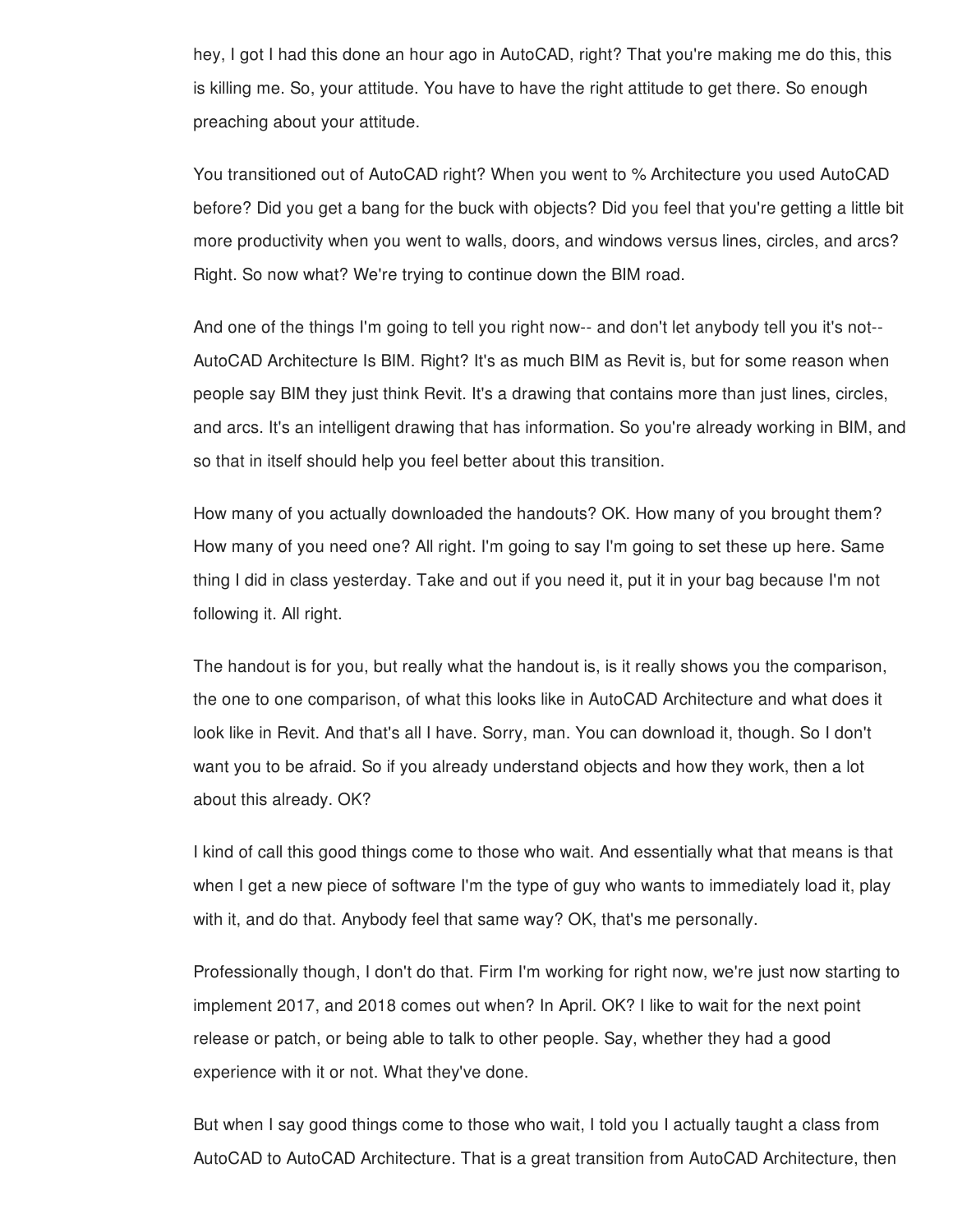into Revit. I'll give you a real world example. I was doing an implementation with a firm down south. They had two offices. I went to their corporate office. So both these offices are running on a AutoCAD Architecture. Tell me if this sounds familiar to you guys at all.

All right, they're both running AutoCAD Architecture. I go the corporate office. They're using AutoCAD Architecture the way some of you who raised your hands like AutoCAD Architecture. They're using walls, doors, windows, objects. When we started doing the training for Revit, they were the ones going, hey this is just like making a wall style. Oh hey, this is similar to- they had this one to one comparison. They related to it. I went 50 miles down the road to their branch office. Running AutoCAD Architecture.

Like those of you who waved to me in the back, they were really using it as AutoCAD. OK? The only time they use the AutoCAD Architecture part was when they were asked to help out on a job from the corporate office. Now, they transitioned. They made it, but it was a lot more difficult.

So those of you who already understand AutoCAD Architecture, you're going to make this a lot easier. Because everything that you know pretty much goes with you. I said that I've been a lot of different platforms have been on Intergraph. I've been on MicroStation. I've been on Arris, BuildersCAD. AutoCAD 10 was the first version I touched. Went into AutoCAD Architecture, Revit Architecture.

And my point in talking about that is that I think all CAD systems are the same. I truly believe that. Have you guys had that experience or no? Or has AutoCAD only been the only platform? Anybody else been on anything other than AutoCAD?

OK, so those people who raised your hands, this is somewhat true, right? Revit is the same way. Revit's environment used to be substantially different. It was scary to the AutoCAD user. Part of why I gave you the handout is because it's not anymore. Not as much any. The scariest thing about Revit to most AutoCAD Architecture users, or AutoCAD in general, is the fact that it is what? One file. Thank you. You guys can-- this is the last class. We had music. Let's have a good time, all right? You guys can shout out.

But we still need to have the right attitude. As I'm trying to talk about this, OK, the scary part is it's all in one file. But we're going to see that that's really a plus, not a negative. So objects work the same. Just about how we place was components buildings, everything's pretty much the same. There are some differences because it is in one file basically.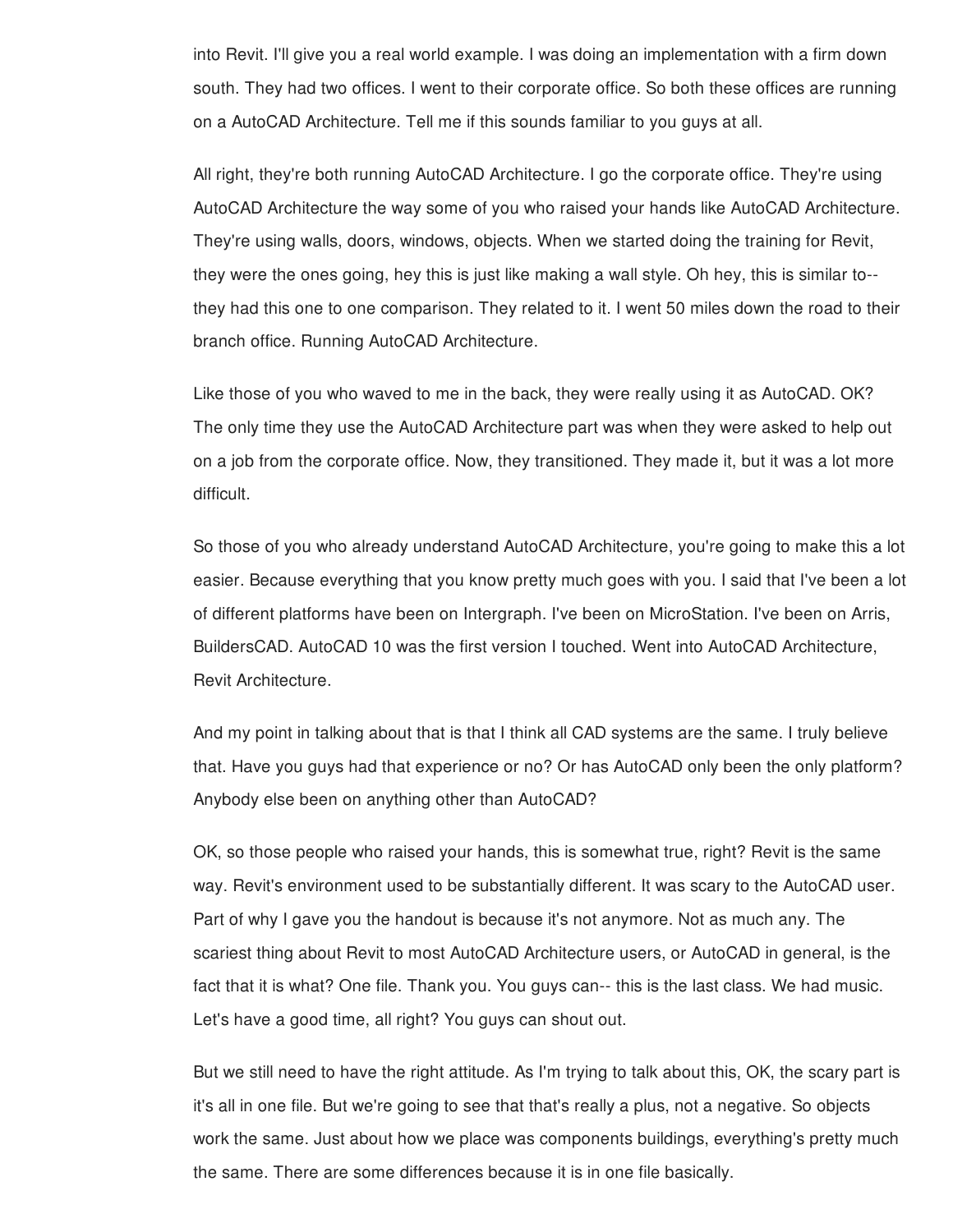I can also tell you that having gone down the road, doing our wall styles, as in AutoCAD Architecture-- wall pipes in Revit Architecture. Revit actually handles this a lot easier. How many of you may display configurations and all that fun stuff in an AutoCAD Architecture? Yeah. That is great when it's set up, but man making that happen is a chore. All right? Would you agree? Yeah, pretty much that's a chore. It's not that much of a chore in Revit. It really isn't. And it's surprising how easy it became.

But there are some differences, so we'll work through that. The biggest difference is the fact that it is, as I keep mentioning, in one database. But what that allows us to do is to have more versatility in how we produce our drawings. I mean really. And we can still file share. So it's still not a only one person can open the file, we can still have multiple people work on these files.

So you guys have already asked yourself a series of questions. Whether you wanted to or not you've asked yourself these questions. Why do I want to move from AutoCAD architecture in the first place? Well is it because it's time, my firm wants to stay cutting edge, or because the deliverables are making me do this? All right. What's the gain in changing? Why wouldn't I want to stay with AutoCAD and an AutoCAD environment?

When I was teaching AutoCAD and AutoCAD Architecture the thing I said the most was, hey guys this is not scary. It's AutoCAD. You open it up and it looks exactly like AutoCAD. All your tools still work when you open up AutoCAD Architecture The line tool still works, all your audio lists still work. You just have the greater opportunity, so why would I ever want to leave that to go to Revit?

They both make models, right? How many of you are actually using the model aspect in AutoCAD Architecture? Wow, that's not many. OK. Is it because it's just kind of cumbersome? Right. OK. So we're going to talk about what the difference in these models are. So here's your answers. Why am I moving? What's my gain? And I'm going to use the word opportunity. Revit can give us more opportunities. And I'll elaborate on exactly what I'm considering an opportunity by using the software.

Why don't I want to stay with an AutoCAD environment? I just told you that that's comfortable. All my legacy product works. Right? How many of you have been on AutoCAD or an AutoCAD product, you know, CAD drafting package, for more than two years? OK. More than five years? More than 10 years? This is the majority of the room.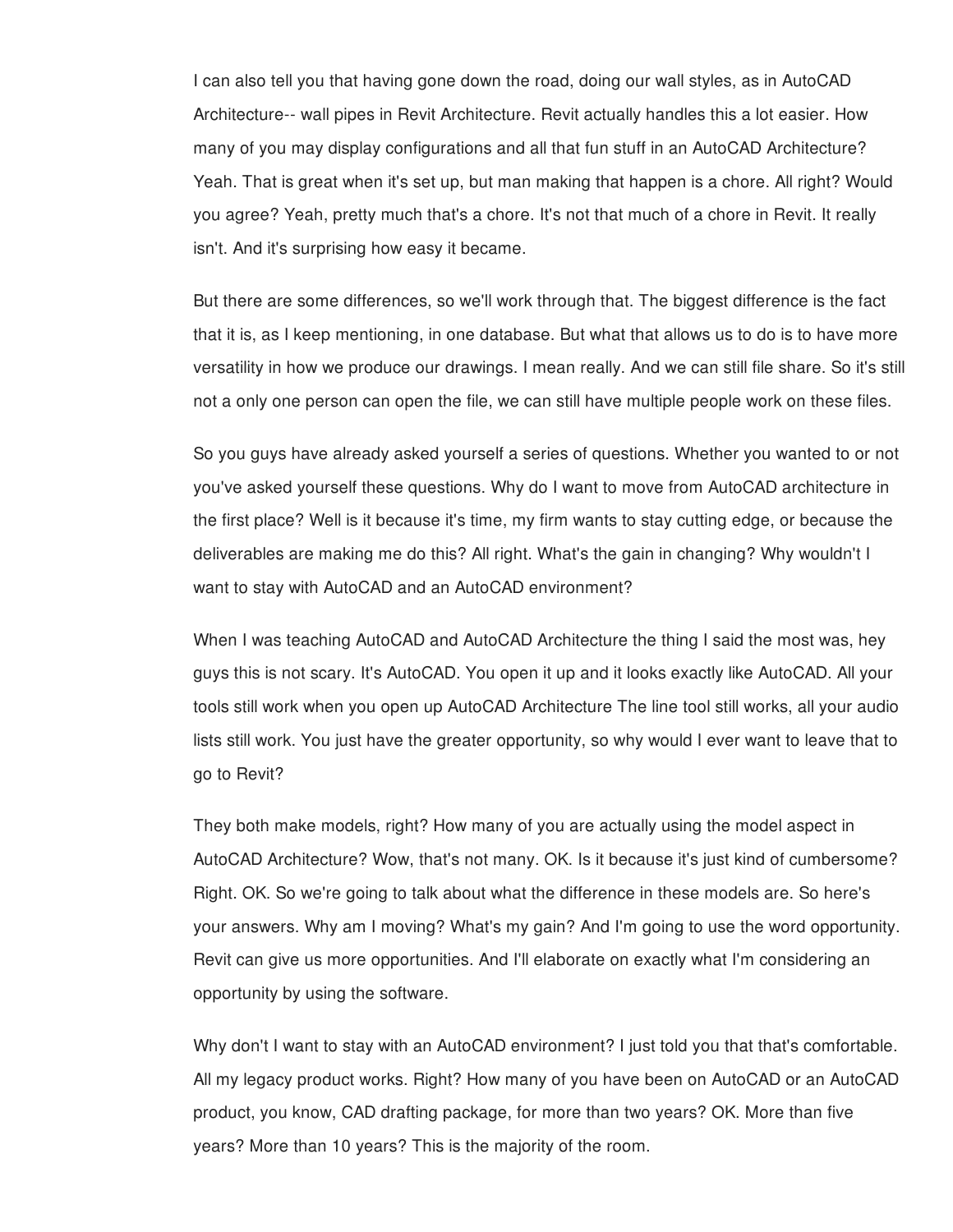So you guys have developed all kinds of great ways to reduce your drawings, right? You've streamlined everything. You made it all down. You sit down you know exactly what you're doing because you've got a habit. Or maybe I should say some bad habits, because everybody doesn't follow the rules. Whether it is the rules set up from the software itself, or the rules set up in your office, right?

Somebody decides quickly they don't care what layer they're on. They just start drawing. We ever had that happen? Once or twice, right? Have we ever done it? No, none of us have ever done that. Somebody else's file that we've always had to deal with. All right?

Think of Revit, as we're moving to Revit, as this fantastic opportunity-- because I'm talking about opportunities-- to develop all new bad habits. Isn't that exciting? That's exciting. How are the models different? Bidirectional and parametric modeling relationships. There you go. Done. Clear? Clear as mud. Makes perfect sense. We're going to get into that.

What this really means is because it's one file, which is really a database, right? Revit is technically a database. I can make a change wherever the change makes sense. How many of you use the elevation tool in AutoCAD Architecture? Yeah, because sometimes it's easy, sometimes not so easy, right? It depends on what it is. So when you make a change in AutoCAD Architecture to your floor plan, that change isn't immediately reflected into the elevation, is it? Is it? No, it's not. I can't really go and change that elevation and have that reflect on my floor plan, can I? No. That's what this does. Parametric, bidirectional parametric modeling. And I'm going to show you an example of this.

So let's get into what I am going to call opportunities that I hope you think are opportunities as well. And the first one is improved quality. How many of you have ever spent time tracking down callouts and details on different sheets? Have we ever done that? Have we ever looked at a callout and flipped to that sheet, and go, well, where is the detail? That's never-- that never-- because we're-- I know everybody in this room has never done that, has ever had that problem, but other people have. OK? They've run into that problem quite a bit.

This is one of the things that Revit handles beautifully for us. Can AutoCAD Architecture handle that for us? It can. It can. But I'm going to tell you right now you have to do a few things to make that work right in AutoCAD Architecture. So I'm not telling you anything that you can't do today, of but I'm trying to tell you that ultimately this is going to be easier for you. I mean, way easier. All right? And unless as architects, designers, owners, BIM managers, you like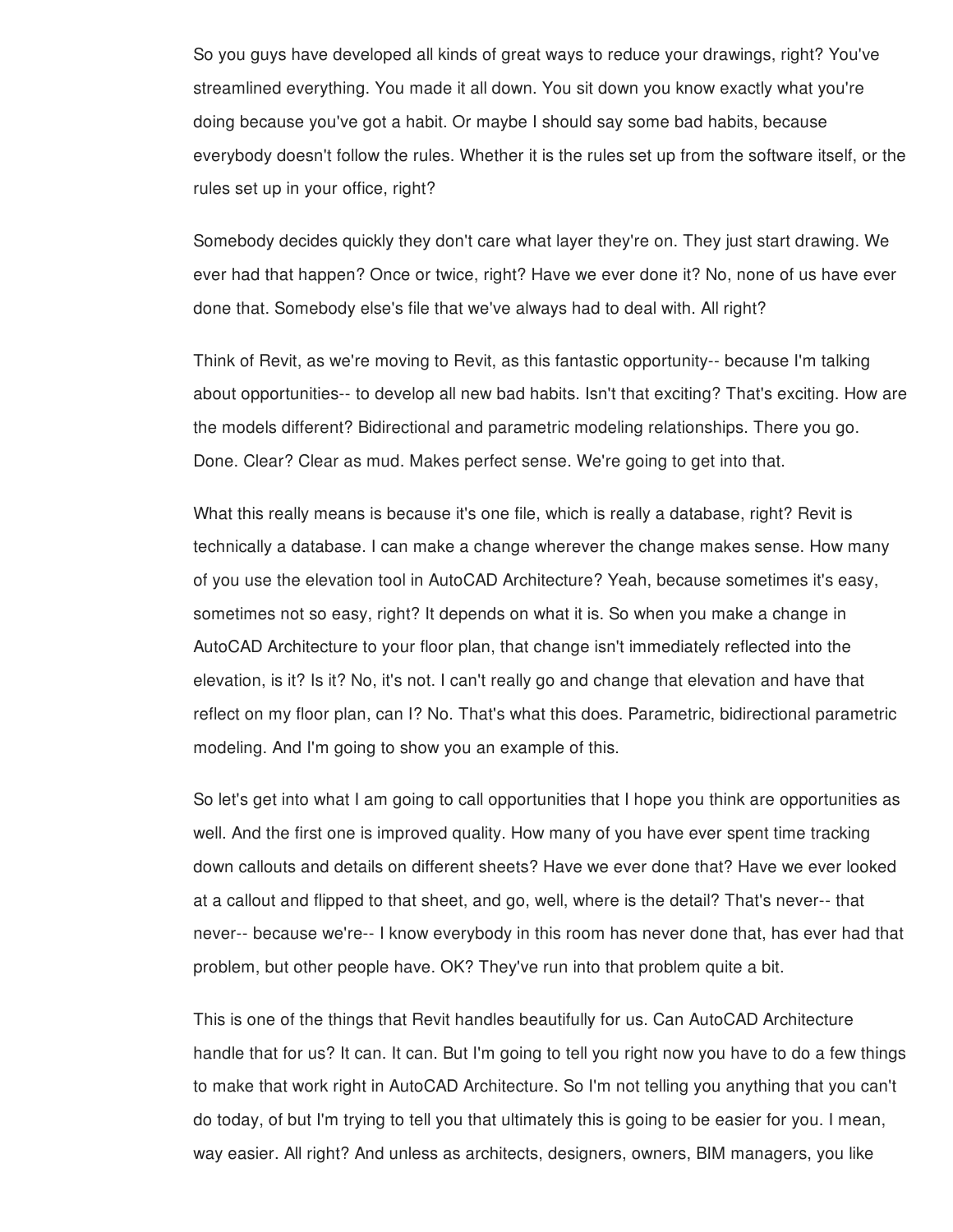doing this. You like chasing down callouts and going, that detail-- do we like doing that? Heavens no. Heavens no.

So let me give you an example. Oops. Jumped, hit too many buttons. So here's an example of this. I've got a floor plan here. There is my callout. Looks pretty much like what we're used to seeing, right? It's referring back to this sheet. For whatever reason I don't want that wall detail, that wall section, on this unit anymore. I want to put it up on this sheet. Now in a CAD package, we've got to get into that other DWG, we've got to move it, we've got a delete things, and we got to go back and change the text. I delete it off this sheet, that view, and immediately the callout is empty.

I just go to my project browser. I drag that same view-- when I deleted it off the sheet I didn't delete the view. I drag it on, and immediately it knows what sheet I put it on and it's position. Do we like that? I love that. I love that more than anything. I just think that is one of the most powerful things that this does.

The other nice thing, and I don't know if you guys are aware of this, but when we deleted that view the call out became empty, right? Now those of you who've been playing around in Revit, raise your hands again. You've been playing around somewhat? Do you realize that when the callout is empty it doesn't print? You guys know that? OK, in the print dialog box there is a place where you can tell it to not print unreferenced callouts. So if you want to see an empty callout then you have to uncheck that.

But if while you're doing this and you're kind of creating sections and things like that for- because I want to see a particular view, but it's never going to go on a sheet. So you just, you don't want that to print, it won't. OK, that's another thing that we can't do without AutoCAD architecture as easily as that. It can be sitting there, we can see it. I see it on view, but it won't print.

OK, so that's what I would call my first opportunity for improved quality. And then we'll talk about the opportunity for greater productivity, but I pretty much just covered that in improved quality, didn't I? Yeah. Because that task alone can save you hours. I mean it can just save you hours. But let's go ahead and look at this greater productivity. And Is going to be an example of the parametric, bi-directional parametric relationships that I was talking about. Because this-- there's my job again.

I opened up three different views, and now because everything is connected in one file I can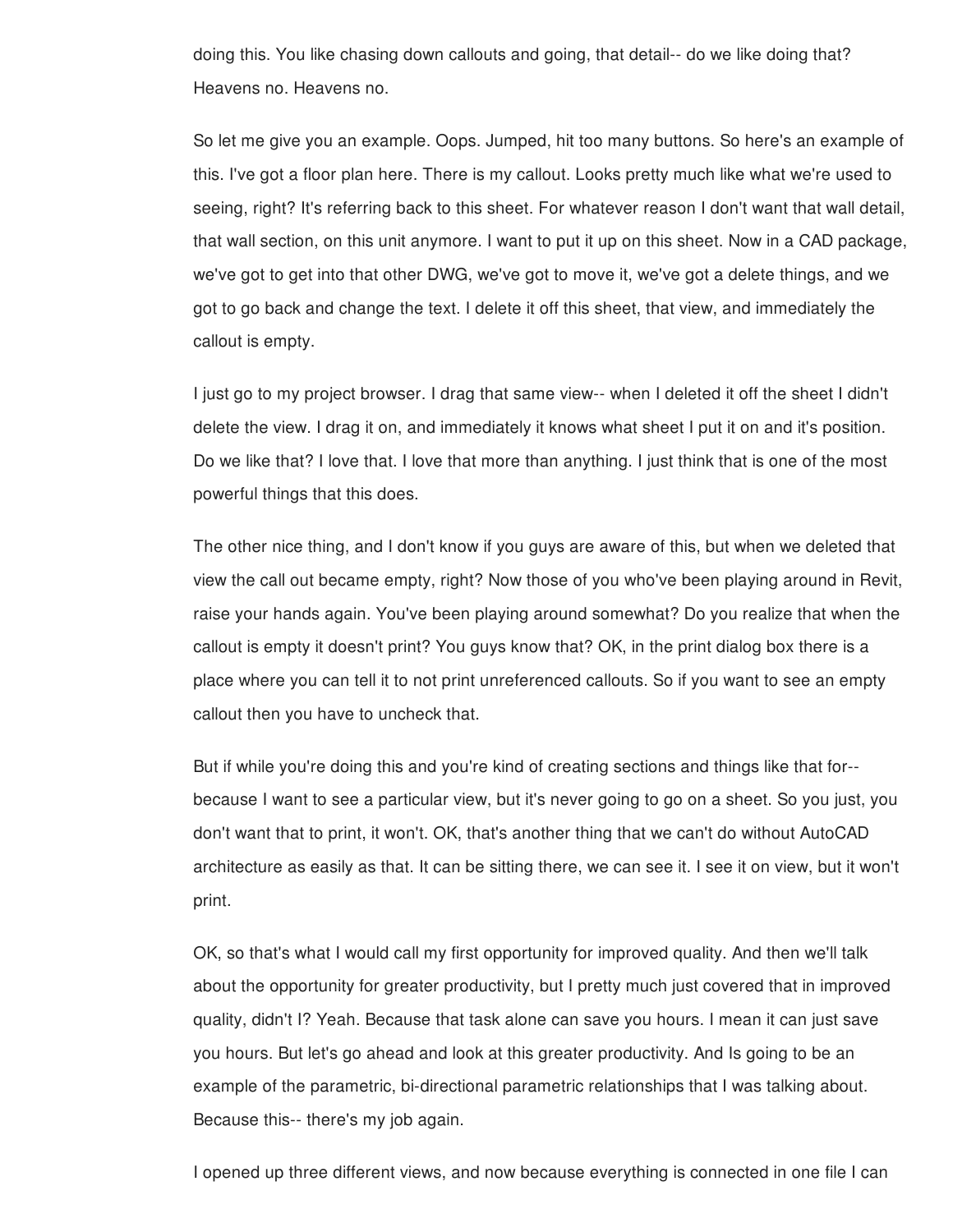work in whatever view makes the most sense for me. So I'm going to come over here to my planned view. I'm going to select this window and immediately it highlights in every other view. This is also highlighting in building sections, and in the wall sections, anything else. So I'm going to right click-- I could just hit the delete key. I'm going to right click and I'm going to delete this out. And immediately, like that, it gives me a warning. Right?

In this case, it says I have another view that has dimensions on it. Those dimensions just got adjusted. Go look at that. So it's already telling me that I may need a little bit more work. It's trying to help me do my job. But we can see that it went away out of my elevation. And this is a true elevation. It went away out of my model. If I want-- if I'm using my model. And in Revit the model is everything, OK?

I don't know if you noticed, but I also have window tags. I've tagged the window. I created a schedule with that. My schedule is now updated. In one move, I now know I need to change another view that has my dimensions because I have a different dimension plan. It updated my elevations. It updated my wall sections. Updated my building sections. That's greater productivity.

I'll give you another real world example. I was in an architectural firm back when I was doing consulting, and a older designer, older gentleman, from the era of hand drafting-- fantastic artist. He could pull a napkin out, sketch an elevation, and you could drop a scale on that. It's a lost art. I mean, we've been losing that. He could not transition to CAD to save his life. Class, after class, after class, after class, and now he's a Revit expert. No, he's not a Revit expert, OK?

We all wish that could happen. That didn't happen. He can't create a Revit file. I'm not going to say that, oh that Revit's so great. He can do all this stuff. No. He still can't create this file. He can't create the types. He can't do any of that stuff.

But what we did teach him to do was to open up the project, work the browser, print sheets- that's very important for your project architects, all right? But he could open views. And then he could come and do what he does as a designer. And we may have different program windows, right? That part of the job says, hey, we're going to use these types of windows, and he's going to say, hey, I need a different window in there.

We taught him how to select that, and he could pull off the list and replace that window. He could nudge that window over. When you nudge the window over you won't get a warning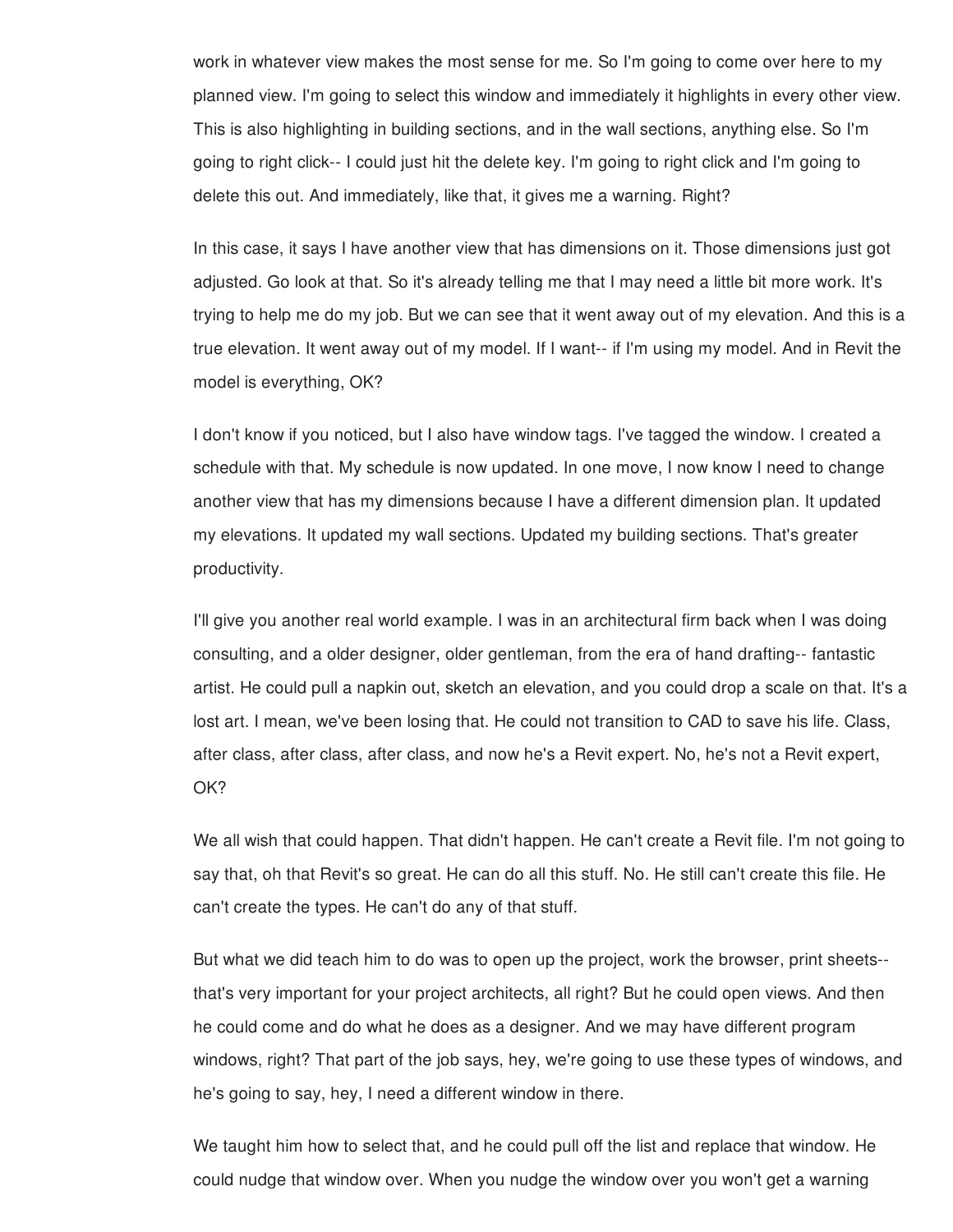about dimensions. The dimensions will just update. OK? If you delete it then it tries to delete- because you've referenced those points. So it says, hey, there's nothing here for me to reference to.

could nudge that window over. When you nudge the window over you won't get a warning

But now all of a sudden, without him knowing it, he's actually helping me do production work. I mean, that's incredible, because it's all in one database.

It's also got a lower cost. Right? You guys nobody's complaining about the cost of the software, right? Hardware? No. Actually that's not what I'm talking about. I'm talking about the cost of efficiency. I'm talking about what we can get done. I just showed you two examples that back in the day, using straight CAD, and I'll even go back to the hand-drawn. Boy, this was time consuming. This is just time consuming stuff. So this is going to allow us to get more done with fewer resources.

And believe me, I'm not saying that, oh now you get to go chop some heads because they don't want to join the Revit team. That's not at all what I'm saying. What I'm talking about is that today, depending on the size of your project, you may need three to four people, minimum, working on a job, right? And in many cases, depending on the scope, many more, right? Would you guys say yes to that? Yeah.

And we have multiple jobs in our firm, right? No? You guys are only working on one job? OK. Must be nice. All right. Your fees must be incredible.

So we have many projects going. And once again, I know nobody in this room would ever do this, but sometimes firms have a tendency to put all their resources into one project. And this other one sitting back here waiting until it becomes a fire before we start throwing people at that, right? I mean, you've heard of this, right? Yeah, you haven't experienced that yourself. What I'm trying to tell you is that now, once Revit is fully implemented-- big caveat. Air quotes. OK? Once it is implemented you should be able to use fewer people to run that job, which allows those other people that you would have been using to be working on the jobs down the pipe. That way we can try to manage our workflow a little better. OK, that's what I mean by a lower cost.

The other thing that it really does do, as you've seen in the example, if you're a small firm you can get a lot done by yourself. And if you're a large firm it can really make you a much more efficient in how you use your resources and your time.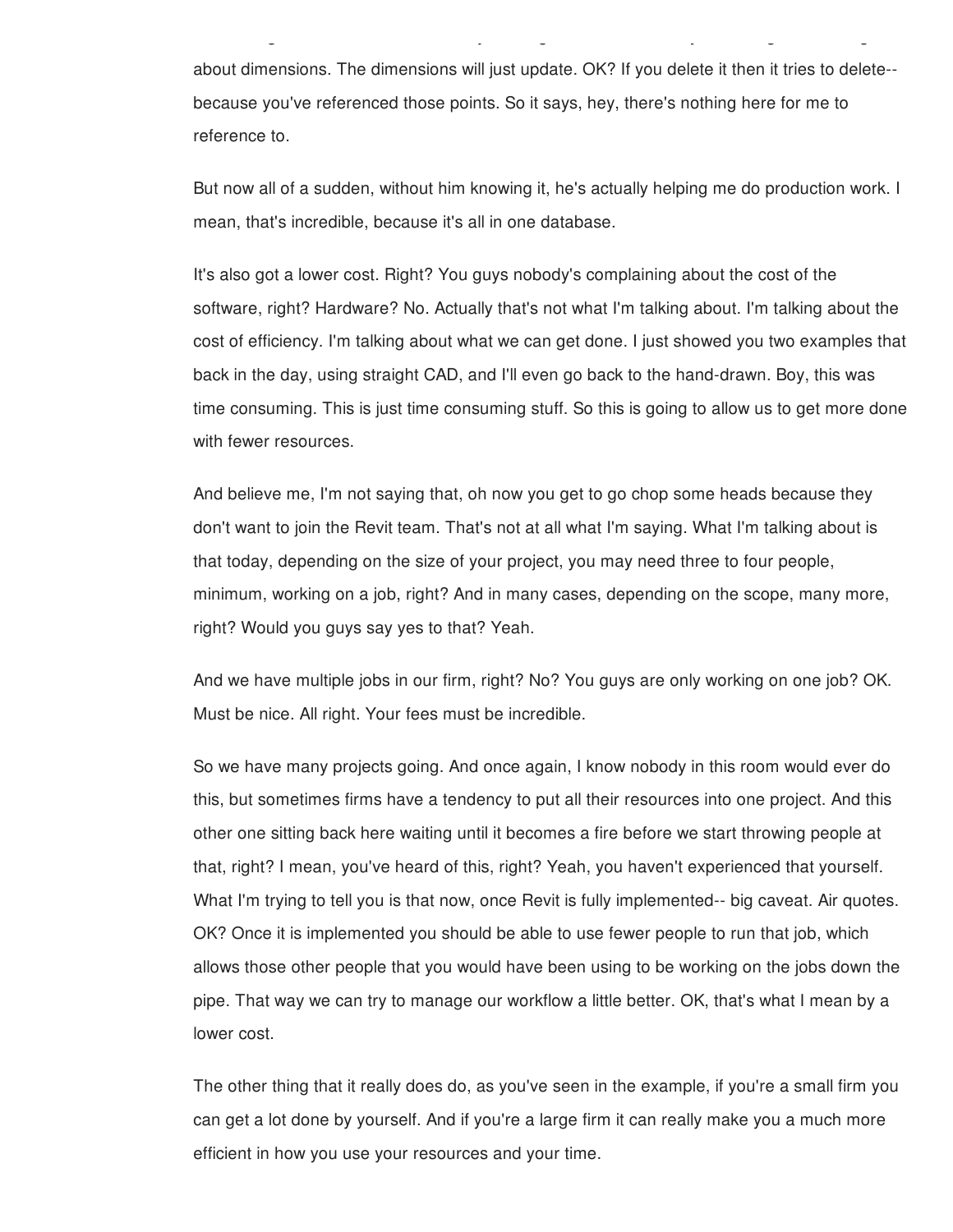Visualization. How many of you do visualization? I'm talking about renderings and bells and whistles. How many of you do them electronically? OK, there's a few of you. All right? Once again when I was the guy who would come and demo to your office AutoCAD Architecture, there was this big section that the salespeople said, hey you got to show them the bells and whistles. You got to show them the-- look at what you can get, what you can do.

And hardly any firm really ever got there. I mean, you really had to do some work. I'm not saying you can't, or you couldn't, but you had to really allocate some time to do that. All right? Visualization really is very simple in Revit.

Have you guys played with this at all in Revit? A little bit? And would you say it's fairly simple? Yes? No? Maybe? Come on, let's-- OK.

So I'm going to give you a real example here. This is a project in Revit that I was asked to work on. We had a job come in that was an addition to a school, a high school. They wanted this addition to be kind of like a coffee house environment for kids that weren't really making it in a traditional classroom. It was still teacher lead, but they wanted it to be a more relaxed space. They drew all this up in AutoCAD. We shipped it out to a renderer that we had- beautiful rendering. Oh my God. I still love guys who can render by hand. I mean it is an incredible art form in itself.

They go to the meeting, show them the floor plans, show them the rendering-- Yeah, I can't quite see it. So they came back and said, hey Tom. Can you put this into Revit for us? I reference in the floor plan, I trace it. OK? With Revit walls, and I go to the manufacturer and I download some of the stuff. So I didn't create all those chairs and all that stuff. I actually just got it from the manufacturer's website. And I didn't add anything that wasn't out of the box here. I didn't do anything special. If you ever worked with-- you see the curve ceilings and things like that. Anybody place ceilings in Revit yet?

OK. It's a sketch tool. You can curve, all that, do what you want. So I did this. I then took a camera shot perspective. We did others. That's why we put it in Revit because we wanted to show them multiple views so they'd get a real sense of this. But I just want to show you how in the design process it's working.

So we did a wireframe. We add a little color to it. Then they actually liked what they were starting to see, and they gave us a list of materials. So I actually went out to the manufacturer, put in the real carpeting, did the whole stuff. Just mapped it, OK? It's no no big brainer. This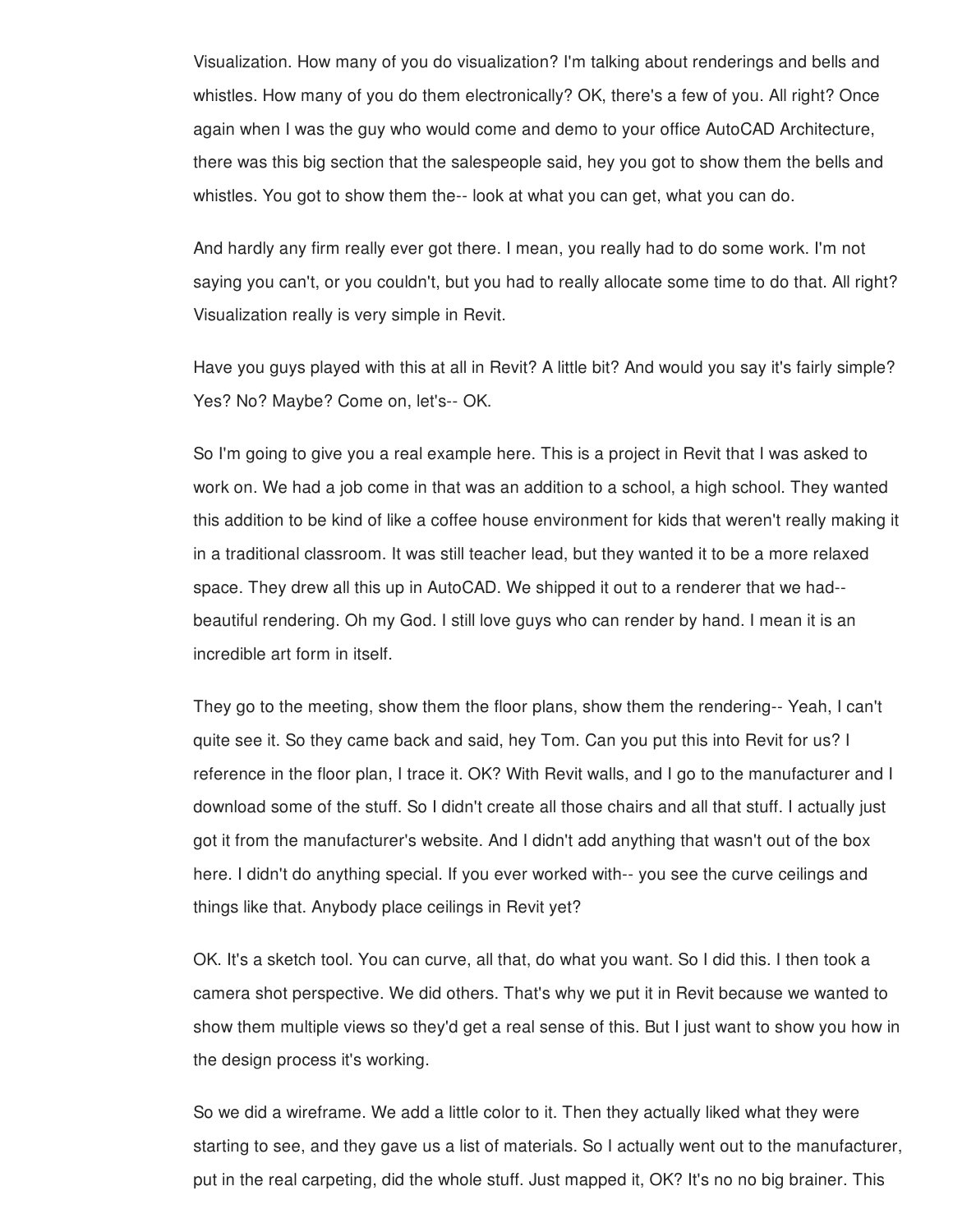was-- you know, I didn't have to spend hours trying to figure this stuff out. And I rendered this in Revit. OK? I didn't put this into Photoshop, I didn't put it into Max. I didn't do anything. This is just out of Revit, nothing special.

put in the real carpeting, did the whole stuff. Just mapped it, OK? It's no no big brainer. This

By this time now, we got the job. OK, we got the job, and now they're critiquing and go, you know, that's too open. So I made some changes. Views already exist, take it back. The client goes Hey, yeah. That's about what we're looking for. And I'm still doing construction documents, because I'm still using these views. Everything is working together because it is one database.

I'm going to just show you this other picture. This was another view looking the other way, and there's a reason why show this other view. Because you can see, as they were working this, they says, nah, I don't want those colors. We want to change it. We want to change the floor types. So we're just doing that, and so this was the final rendering out of Revit I had done. Architect went out, and that's what was built.

Oh my gosh. I mean, I think that's incredible. I mean, how often does the customer actually get what they're going to get? I mean, they okayed a design from what we did and it's essentially exactly what they expected. This helped us get the job.

Within the same office we did another thing where we were doing a county courthouse, and they wanted a new bench for the judge. And the carpenters came in and made it, and he says, hey, I can't see the jury box. So they brought that to us and we just started pumping it into Revit. We took camera shots from where he would be looking, and then we figured out how high everything needed to be. And because they could see the space in Revit and it was still doing our construction documents at the same time.

Have you done this in AutoCAD Architecture? Can you do this in AutoCAD Architecture? Well, yeah, you could. You can do this. How many of you do this opportunity? Facilities management? Anybody here do this at all? Yeah? OK. That's cool.

I say this every time I've given a talk like this. Facilities management is really one of the up and coming money making ventures, I think, if you start getting into it. Because we have all this data. As I said, Revit is a database. There's all kinds of data inside here. AutoCAD Architecture is a database too, of sorts. I mean, there's a lot of information associated with spaces and whatnot. Excuse me.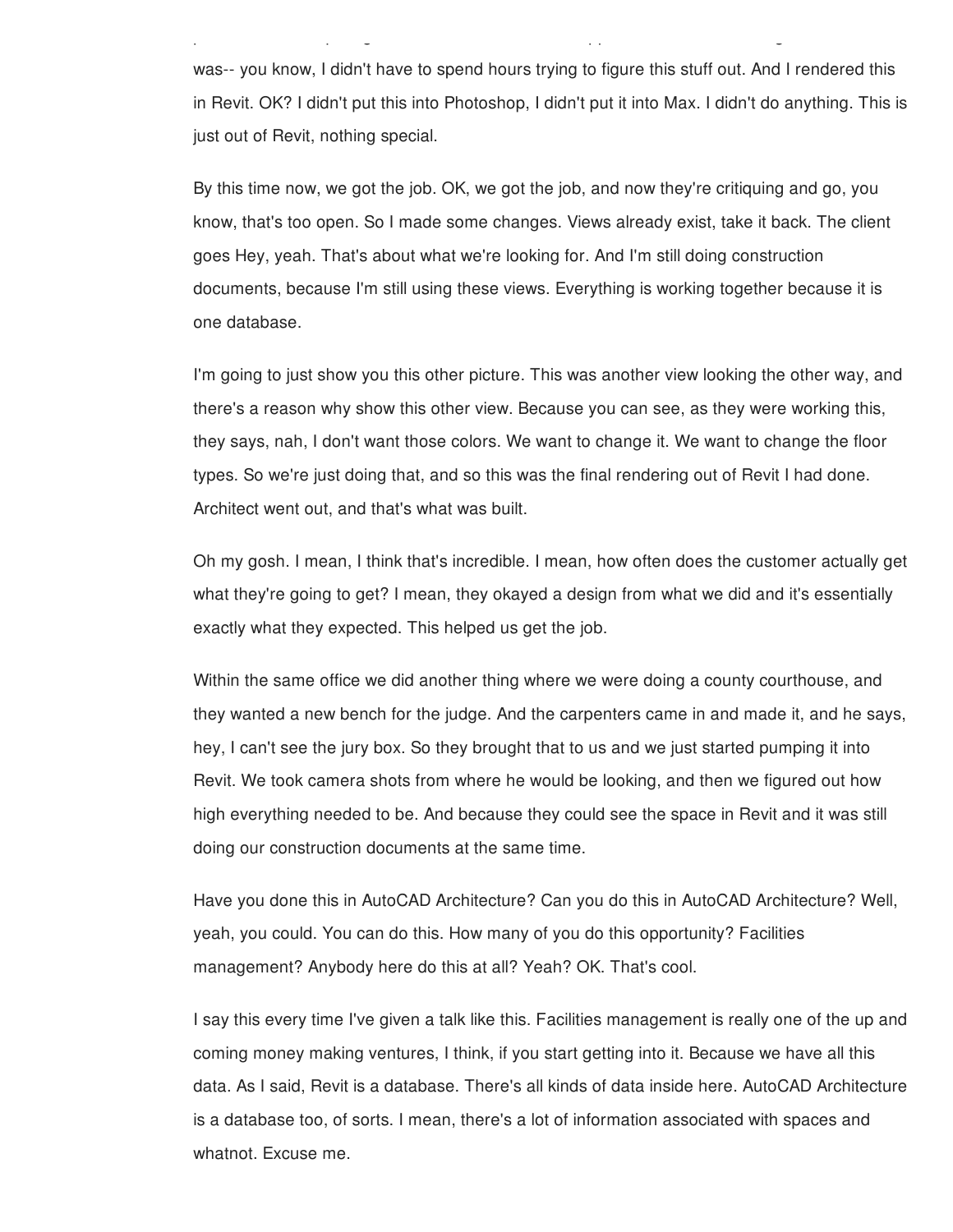But you don't want to do data management through Revit itself. There's a lot of other packages out there. ARCHIBUS is one of them. This is an example. Is that what you use? ARCHIBUS? And are you using Revit yet? OK. If you're using Revit-- or, I'm sorry, ARCHIBUS- - definitely start using Revit. It's backwards compatible. It'll bring in a Revit model into ARCHIBUS, and you can do all your facilities management stuff, and you can push it back out. And those changes will go with the model into the Revit environment.

And then you can make some different changes in Revit and push it back up, and it works really well. I mean I've seen it work. I haven't done it myself but it's been demo-ed to me. OK? And I know some people over there who have told me a lot of this and that's why I include them. I get no kickback for this, so you know, it's OK. It's a good product.

We have FM systems as well. You know, so AutoCAD does. So there'sa lot of packages out there that are trying to look into tying into Maximo. Are you guys familiar with Maximo? That's like one of the biggest facilities package out there. But anyways, owners are kind of starting to realize this too, themselves. It's no longer the days of where we draw a plan, print it out, it's built, then we do what? We used to shove it into a flat file, hope the owner would come back- and many times they did if we had a good relationship-- and they would want a change.

Now, once again I'm going to date myself, and I want to see how many people know what I'm talking about. When the owner would come back, we would pull that old job out, and what would we do to that floor plan? We'd probably burn a sepia. Right? Does anybody know what I'm talking about? Right. There you go. There's a lot of people who have no I have not had the joys of working with sepias, or to smell like ammonia coming out of a blueprint room.

The sepia basically sort of burns an image on. You'd flip it over, you'd erase this part of it, and then you would redraft the new design. OK? Now we have-- and I'm sure you've heard this in just about every Revit class, any BIM class you've been in-- a building lifecycle.

OK, the owners want these things. They're not entirely sure why they want them, but they know that they can be used for more than just this piece of paper. One of the arguments that I have with the people in my office who are transitioning-- by the way, we're not transitioning out of AutoCAD to Revit. We're transitioning out of Microstation to Revit.

So one of the arguments I had. I had an architect. I'm building this model for him, and he's going, all you care about is the model. All you care about is the model. And I'm like, yeah, I care about is the model because the model is what creates all the data. All he cared about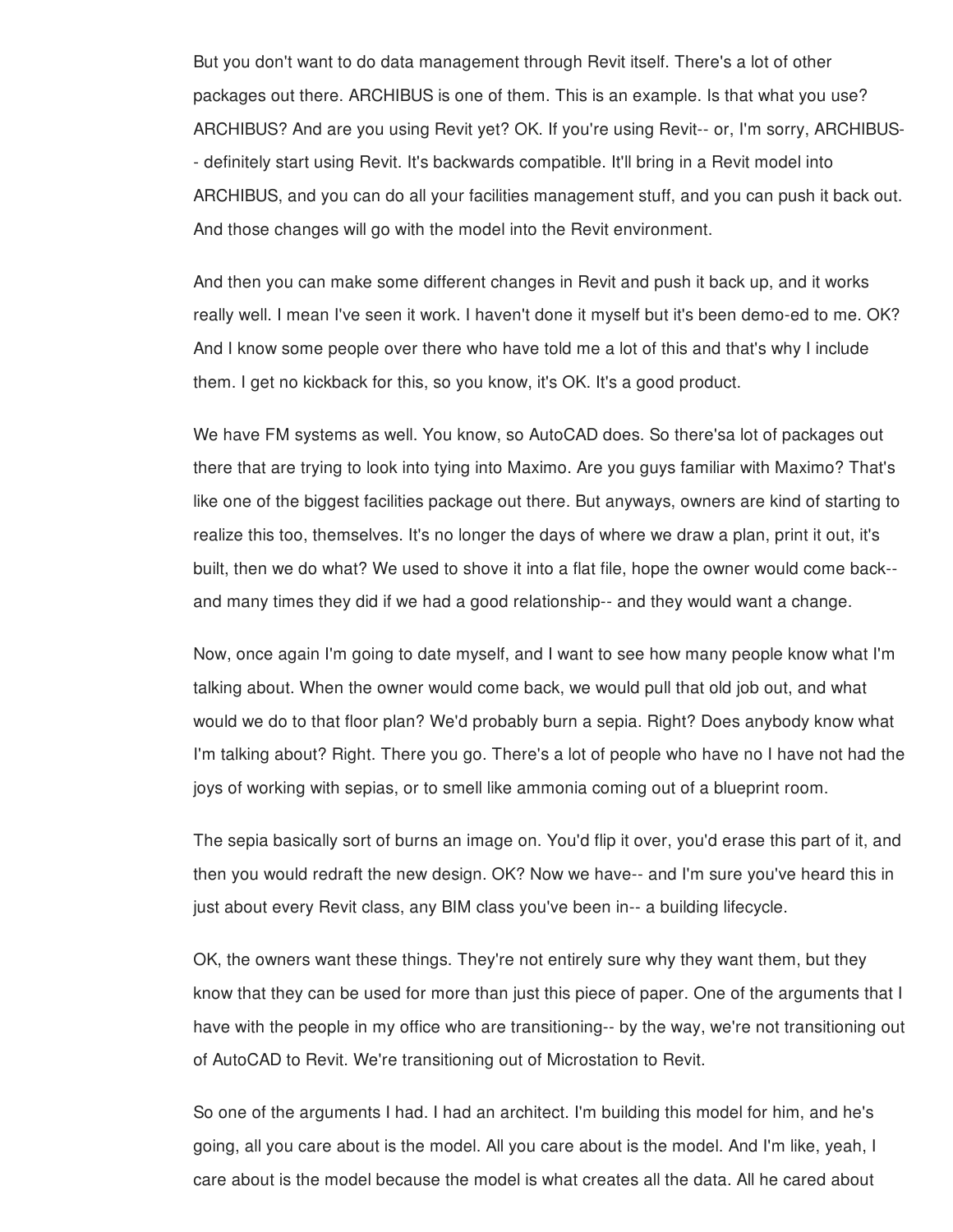what was printed on the piece of paper.

How many of you are only concerned about what's on the paper so I can go to a meeting? Come on, be honest. OK. I'm surprised. Either you don't want to really tell me, because that's what most users, most people-- it's the deliverable, you know? What can you put out in the field? What can I get this done? But the whole industry here is changing somewhat.

So I've already been saying that you probably do all of this. And I've already mentioned, I think Revit can do this better. I mean I was the guy who didn't want to move Revit. I really didn't. You Know I was very happy where I was. And I didn't move into Revit for very long before I did not want to go back. If you take me back, I can still do it, but I don't like it now. And so I talk about a good attitude. I don't have one of those when you ask me to draft in something other than Revit. but that's another topic. All right? Because Revit really can do it a little better for us.

And I kept talking about the bidirectional parametric relationships. AutoCAD Architecture, AutoCAD in itself, by its nature is what? It's a fragmented file system. You have a different drawing for everything, right? For the most part? You have first floor DWG, second floor DWG, foundation DWG. Depending on how you're doing it, elevation DWG, details DWG, so on and so forth. So that means, as I've mentioned already, every change you make you may have to chase down and do in all these different places. I've already shown you how the parametric aspect of that works. This is really what's different.

How many of you use your project navigators? Do you love them? Once again, once you set it up right, it works very well and it can assemble a model for you. And once I got through the hoop, I did like it, but that was a lot of work. And it's a lot of work making sure everybody follows the rules right, right? We don't have that problem with Revit. And it still comes down to PMA, positive mental attitude in how we're doing this.

Now one of the biggest things I used to talk about in transitioning to AutoCAD Architecture was phasing in the stuff. Because AutoCAD Architectures-- what a big package, right? Yeah. OK. So I would always say, hey start doing walls, doors, and windows and get that immediate bang. Then maybe do schedules, then maybe do the elevations, then maybe do this. And before you know it you're doing all that, but usually you only get about this far and you go, yeah this is pretty good.

I say the same thing with Revit. You want to phase this in. You don't want to bite off more than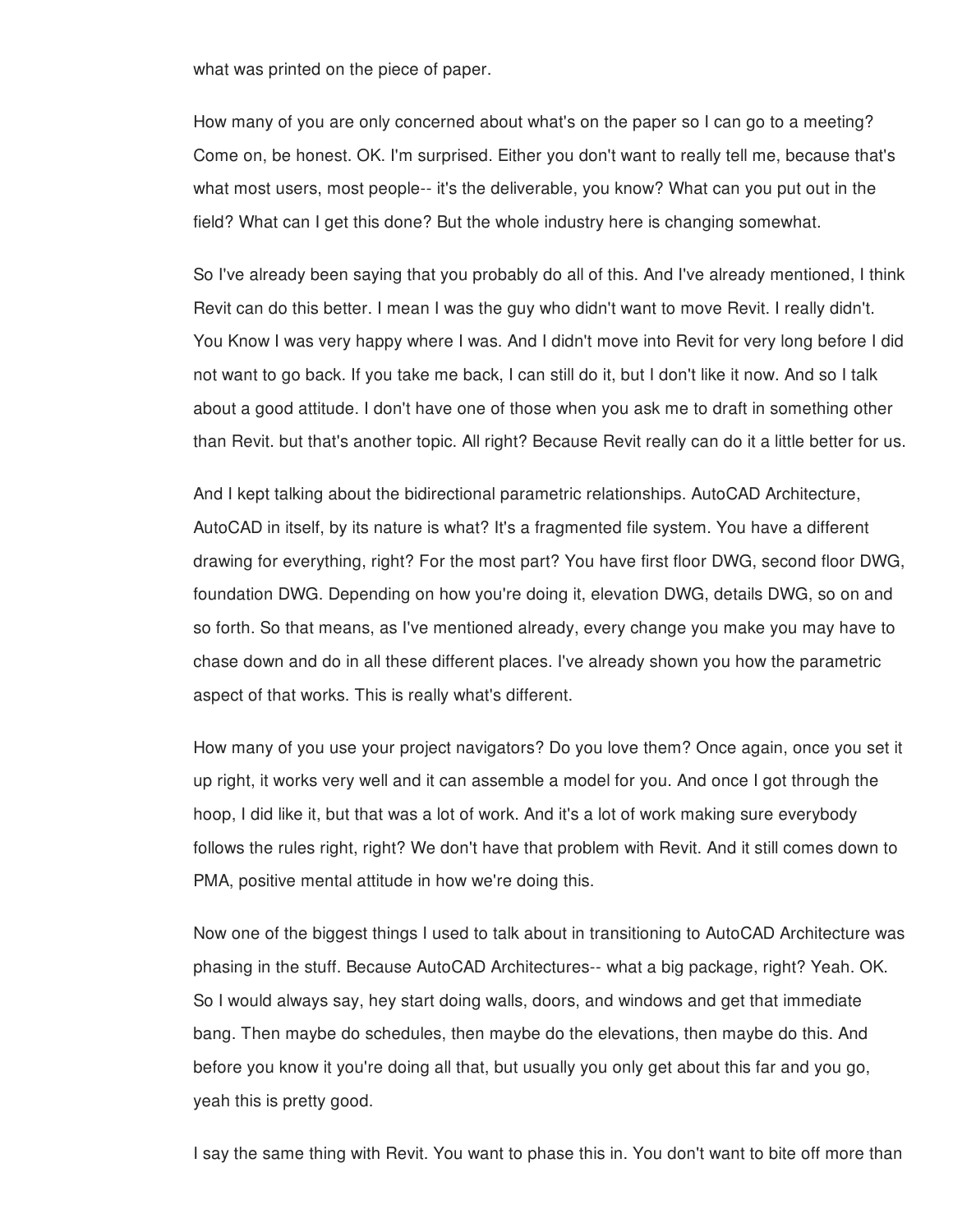you can chew. But I will tell you the minute you start doing Revit, one thing quickly leads to another. And before long you're using more things because it's that database. OK, I'm still going to hand do a schedule. That's fine. I mean, you know, draft it up and fill this in. But you're quickly going to realize that when I have a window type, and I can assign a size to that and other information, and I can hit a button and throw some fields and I got a schedule, oh man, I'll phase that in now. You know, why not?

But you can be successful without using every tool that's available, right? Because in the end of the day we were talking about deliverables. Is it buildable? So you don't have to use everything. You don't have to do that visualization part that I was talking about. It's pretty cool, but you don't have to do that. One of the things that I talked about is phasing in-- you know, maybe you don't do your details right away.

I did a class yesterday about how to bring in your CAD details into your Revit environment. I know there is a couple of people who were in that class, so just relax you're going to see some of the same things at this point. All right? But well but you can still use your AutoCAD details within the Revit environment without having to create them yet. And so we're going to look at an example of that right here.

So here I'm back in my job again. And we are going to add a detail to this sheet. And in this case it's going to be-- I'm going to switch to AutoCAD so you can see it. It's going to be a typical floor detail control joint. So if you're in my class yesterday the same exact same example I gave. So here is my AutoCAD. Do you guys have details in AutoCAD? Everybody? Yeah, of course. You have them in Revit yet? Not too many. And you wouldn't if you're transitioning.

Part of what you want to do is you want to build in time to build those too, OK? So what I'm going to do is I'm going to go to views. I'm going to create a drafting view. Do you know what a drafting view is in Revit yet? Good. So you create a drafting view. The important aspect about creating and drafting view and bringing it in from AutoCAD is setting the scale, because we need to have that scale be correct. See, I feel like I should have when going and the whole bit.

So we've got a blank sheet right now. And what's going to happen here is that I'm then going to go-- well, there, it exists right there. And I'm going to go to my insert tool. You guys know how to use an insert? Do you know the difference between linking and importing? OK. Good. Well, then maybe I should skip this part too.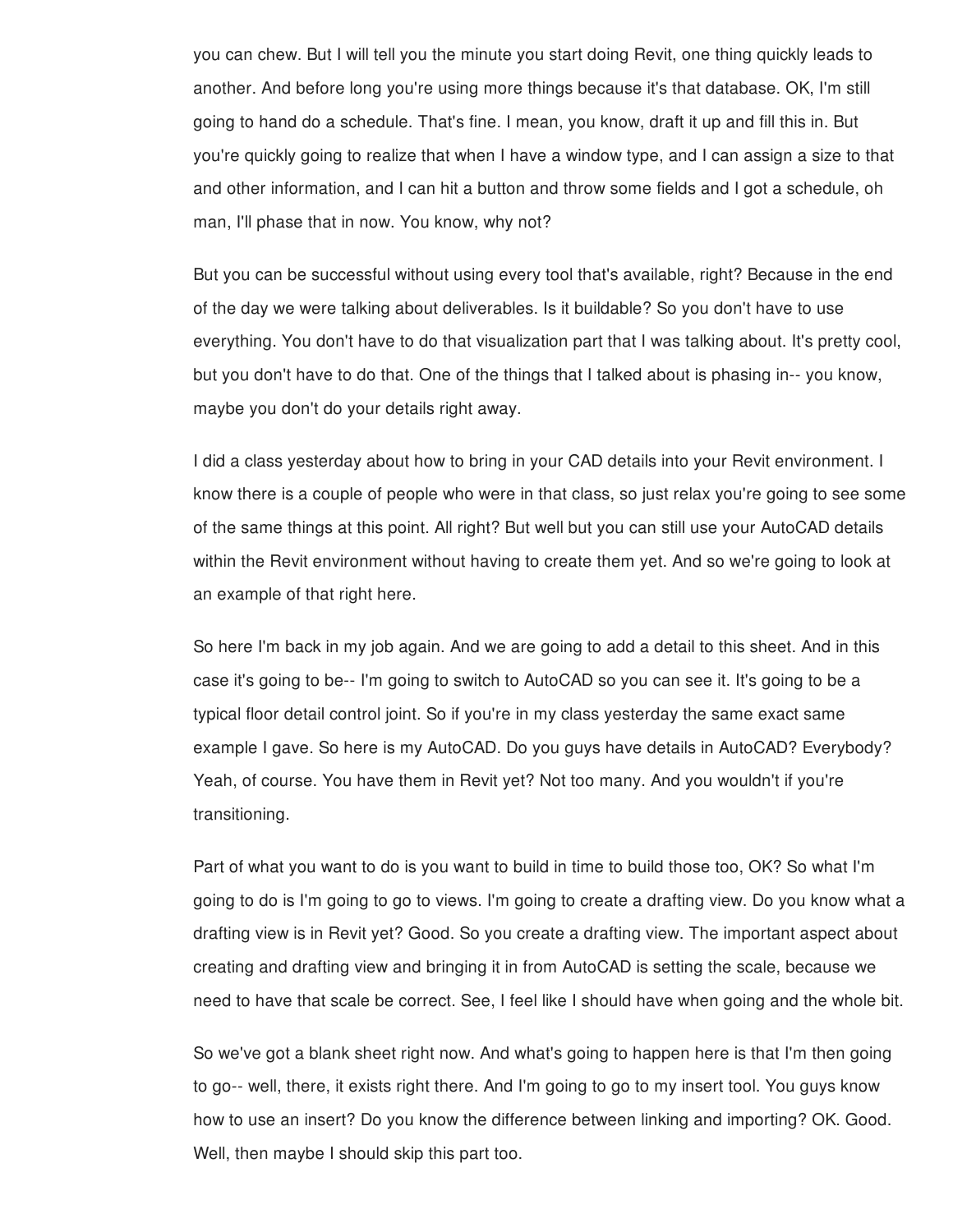Well, so here here's my DWG. We're going to link this in. And the reason why we want to link it in is because when we import it-- do you guys know that if you import it brings in information behind it? It brings in line types, fonts, patterns, all kinds of things that could slow down your Revit environment and maybe cause warnings and errors. I go through and I preserve the colors. I make the layers visible so I can quickly see what I brought in from AutoCAD.

And if I do a double click here, we might actually see a detail at some point. So there my detail. And essentially this is what in AutoCAD terms? So like a block reference, right? We've just brought this bad boy in. So now I could phase in and still continue to use my AutoCAD as I'm transitioning. As I told my class yesterday though, you want to start migrating these over into Revit if your goal is to be a full Revit house. I'm going to look at that example next.

But how do we add that fantastic opportunity of coordination to this? So I'm going to put a callout in, and this callout is going to be a plan detail callout. And so before I place this detail- now this is an older version. This is actually changed. It's up on the ribbon now, but it used to be on the option bar. You have to tell it to reference another view. And I'm going to tell it to reference that CAD view that I created.

When you do the dropdown it gives you every single view that's in your project. This is an active project, you'll have lots of views. That's another thing that kind of scares people going in to Revit. You're like, I've got to create a view for this? Wait, another view for that? Why can't I just turn layers off and on? Well, we don't have layers. We create views. And you're going to see that working in one view to the other is actually pretty cool, becaus the changes you make one view reflect into the other views. All right?

So I am going to place this callout in my drawing, and granted this is not where you would put a floor control joint, but this is just to show you that now is going to work like any other Revit view call out. I hit the head and it takes me right to my Revit detail, or my AutoCAD detail. Now, if I place that onto a sheet, which is a simple drag and drop method, that callout head will get filled in and I will then be utilizing the opportunity of coordination while phasing in my AutoCAD aspect of this. So I put it on a sheet, it fills out the callout, and now if I delete it, the callout is cleared out. I've now got an intelligent Revit piece of AutoCAD Architecture. Any questions? Kind of cool? Kind of not?

**AUDIENCE:** If you do intergrate all your detail library, [INAUDIBLE]--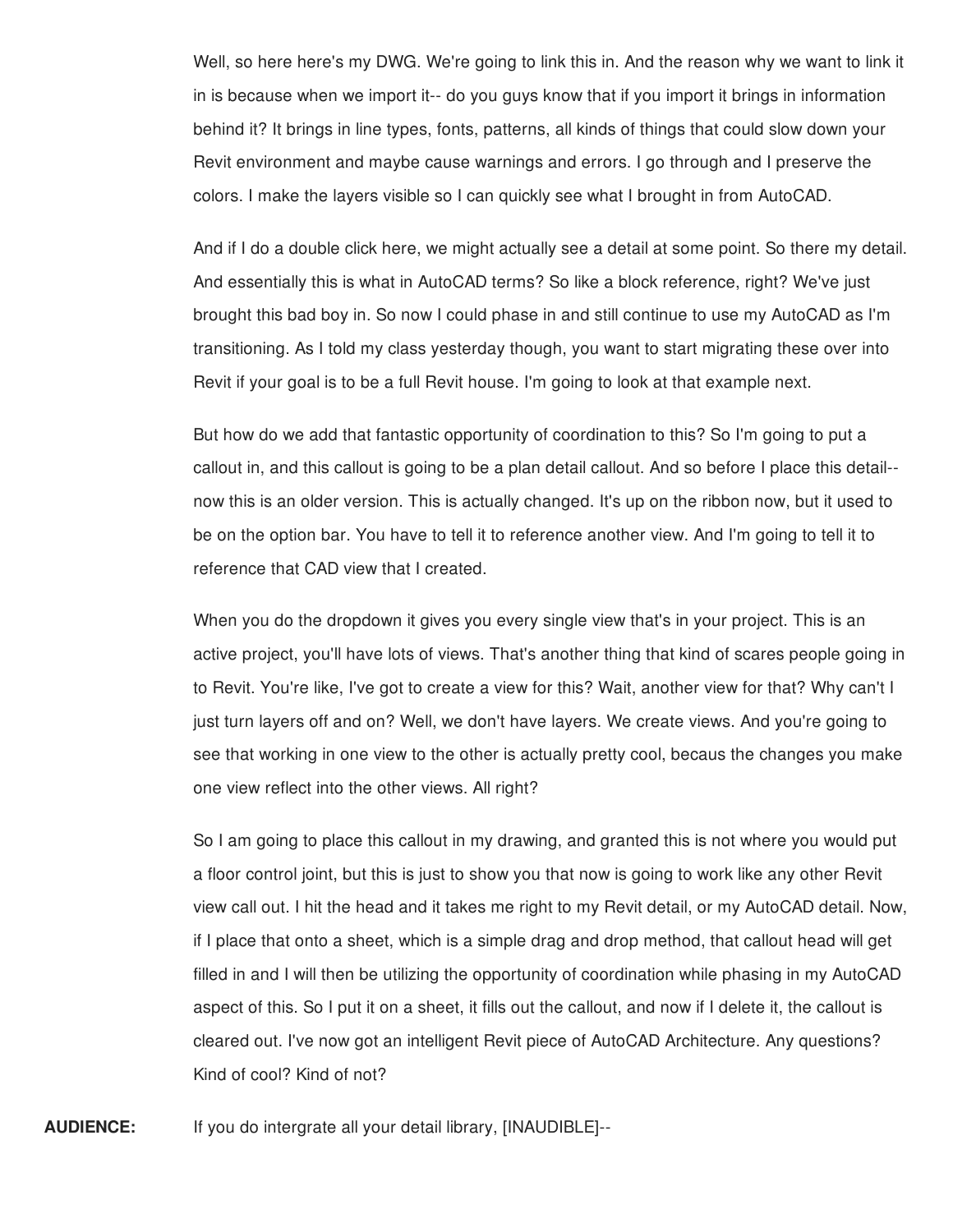**TOM TOBIN:** Yeah.

**AUDIENCE:** --do you start adjusting the details [INAUDIBLE]?

**TOM TOBIN:** No. Did everybody hear the question? What the question was is that he was saying that once you start integrating your details, you're making them Revit details, right? He wanted to know if that's going to then affect the walls, and all that other kind of stuff, and I told him no.

> Now the real answer to that is that if we're doing drafting views, or detailed views-- OK? A drafting view is just a 2D thing. It does not come from the model. So it would not affect our walls, anything. OK? At its simplest state this is line work. It's just 2D line work. You guys use your Detail Component Managers? I want to see heads shaking from everybody, because you should all be using your Detail Component Managers in AutoCAD Architecture. OK? It's the same in Revit. I have a Detail Component Manager there. So that's how you create these.

> Now the other part is what's called a detail view, and you would put a callout around the chunk of the model. And then it-- like when you cut a wall section, that's really a detail view. And it shows you the outline of those walls, all that kind of stuff, and then you've got to add maybe the brick coursing and all that other kind of stuff to it. That's a different animal.

So here we can phase this in and do that. Now let's take a look at the next step that you just asked about, though, that we want to integrate this information. And let's see if this actually works. So using the exact same AutoCAD detail, what we're going to do is what I referred to and others refer to, as Revitize. We're going to Revitize, industrialize, utilize. Right? We're going to make this good. It's going to be the Revitization of our AutoCAD.

Now, there's basically three different ways to do it. One is you just redraw it in Revit, and you go about it. The other is that you do what we just showed you. You reference it in. That should only be a short term solution. You don't want to continue to do that. You also want to make sure that if you reference in an AutoCAD detail, or anything from AutoCAD into Revit, that you've copied that into a project directory so that it goes with the project. Right? Because all of a sudden you don't want it not finding it.

So in this case, the important thing to how to Revitize a detail is never do it in the active project. Why did I say never do it an active project? Because I already told you that when you import something from AutoCAD it brings in all kinds of garbage with it. We have to import to do this method because we cannot do what most all AutoCAD users love to do. We cannot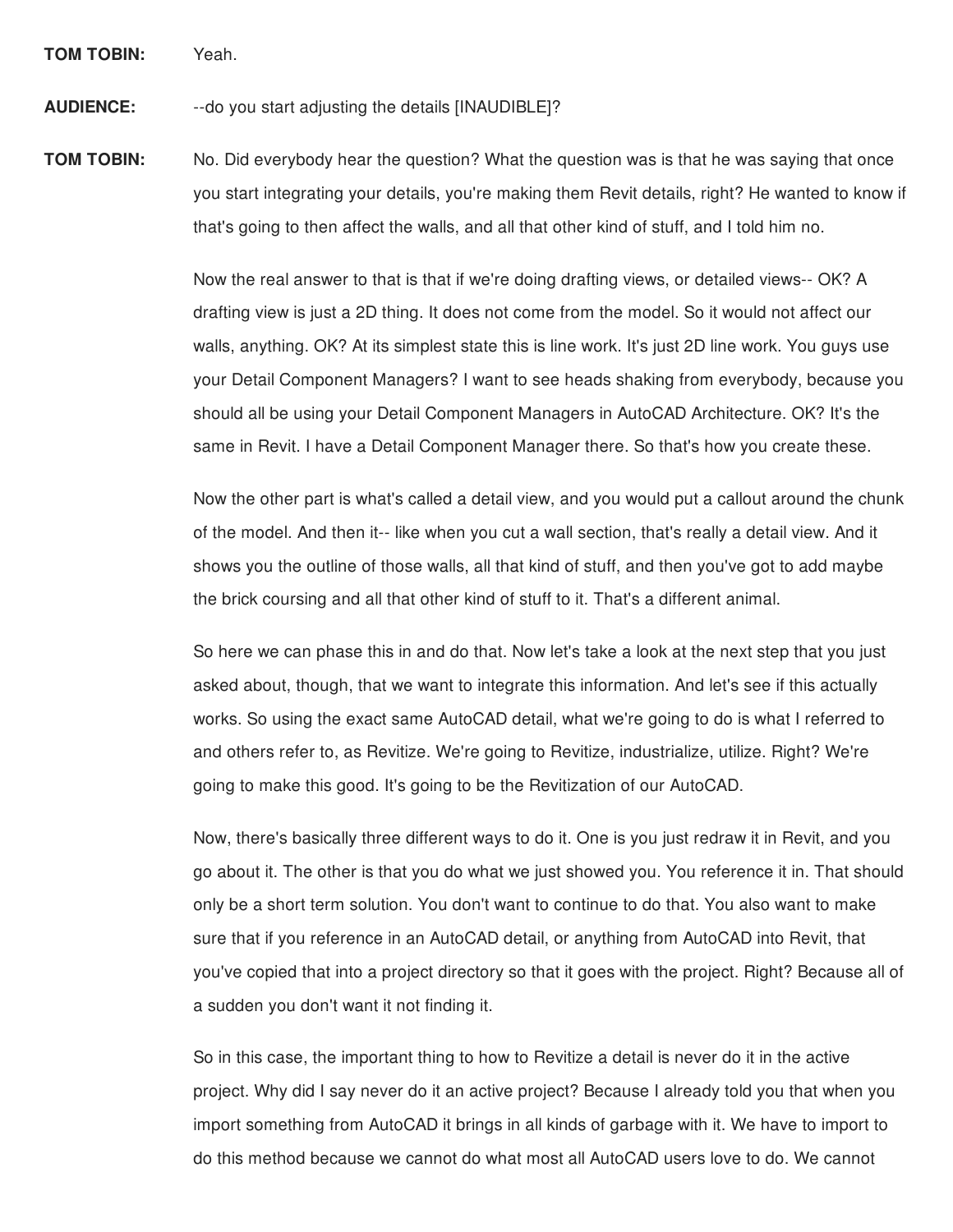explode a linked AutoCAD drawing. We can an imported one. That's the difference.

So we've created the view just like we did before. Scale really doesn't matter because it's going to be Revit, and I can change the scale in Revit at any time. Another thing I love about it. OK?

So now I'm going to import. The drawing it's going to be exactly like how we did it before. All my settings should still be set. And it should work a little quicker. I can bring in DWGs. Is anybody actually running Microstation? OK. If you ever come across Microstation even though you can bring it in, never bring it in in a Microstation format. It just bogs Revit down like you would not believe. Save it as a DWG in Microstation because you can do that.

So here it is. I select it. I get to go to explode. I love to do that whenever I can. So I explode it. And then it is exactly like any other thing. It's just lines, circles and arcs. It's actually telling me, though, that I didn't have a closed area, so it couldn't create a field region for me. Revit tries to help us. I'm going to delete some of this because I just want to get through it. You know, to show you how to do this. I don't even know how we're doing on time. We're doing OK.

OK, and I want you guys to be here on your last class. I could keep you late. We can turn the music back on. We could have we could have a good time.

So what we want to do here is we want to change everything to Revit. We don't want anything to be AutoCAD in any way. So I go to my properties palette. Now, you see right here? It's got the name of the drawing in front of it. That's how I know it's Revit-- or, it's AutoCAD. I want it to be a Revit type. You should have a template set up in Revit.

How many people have templates in Revit already? OK. Next year if you come back, I want every hand up. So I have Revit types in there, and so all I'm doing is I'm just Revitizing this stuff. The nice thing about doing it this way like with the text I don't have to rekey this in. Another way of handling this is you could have just traced over it. You could have used the pick tool and done that. But you also should use a filter. I'll show the filter command in a minute, but it's just like in AutoCAD. You select it all and then filter down to what you want.

So I'm just going through, and I'm changing everything to Revit types. So now all my fonts are done, but what I need to do is the dimensions. Because I did a full explode, that's just lines, circles, and arcs. We want this to really have dimensions. So as I as I told you, I'm just going to delete these dimensions. So there's a little cleanup that's involved here, but depending on the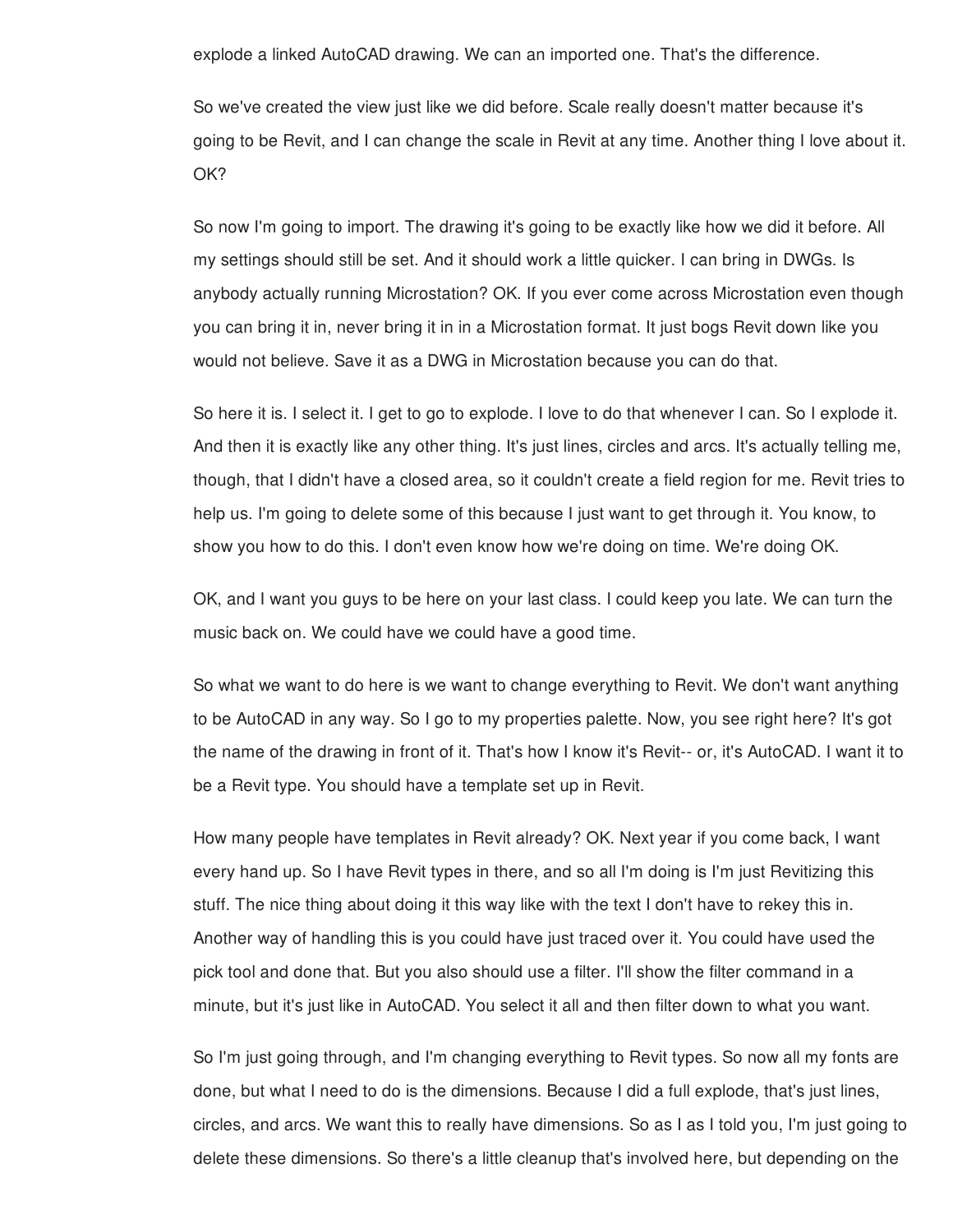complexity of your detail, this could take anywhere from 30 minutes to 2 and 1/2 hours. And the more somebody does this the quicker they get.

Right now we're just putting this into lines, circles, and arcs, but we should be-- if it was more complex we could be adding the detailed components of studs and channels and everything else that's in here.

Now I told you, you need to make sure that you have a template so that your things read correctly. I obviously didn't do that right, so I'm just going to change my rules into how my dimensions are supposed to look, because obviously I didn't use the right template. So you want to create a template just to do this.

So now I've changed the fonts, everything's cool. I've got real dimensions. Now all I have left is line work. You'll also notice that as I'm doing this, they're turning black. Color means nothing to Revit. Nothing. Except for if you just want to see it differently. So it wants to default to changing it to black, and that's another way that we know.

So I'm going to change the fill pattern. Once again, when I selected it the fill pattern had the name of the DWG. Now I'm going to use my filter tool. And the line types actually have the layers behind them. That's how I know which ones are AutoCAD or AutoCAD Architecture. It doesn't matter. And I'm going to change them all to a Revit line.

So there. Everything's black. If I select it all I should see nothing with file name or layer names and that's how I know that this detail has been completely Revitized. OK, so that's really not terrible, is it? Would you say? It's not terrible.

So we can select that. We could do a Control-C and paste it into our active project now, because it's clean, because you don't want to bring in any junk. We can also right click-- and this is the better way to do it-- right click on our project browser and tell it to just copy the whole name to the clipboard, then go back to our project and paste it in that way. We do it where we select it. We have to recreate the drafting view and then paste it into that. So you have to do more steps. And at this point it becomes exactly like the other one. This is now- but it's a Revit detail.

So let's move on. OK. So we can also-- I've been asked this in the past so I included this. That once you start Revitizing your details what do you do with them? Right? So you create a Revit drawing, project itself, on your server that has just the details in it.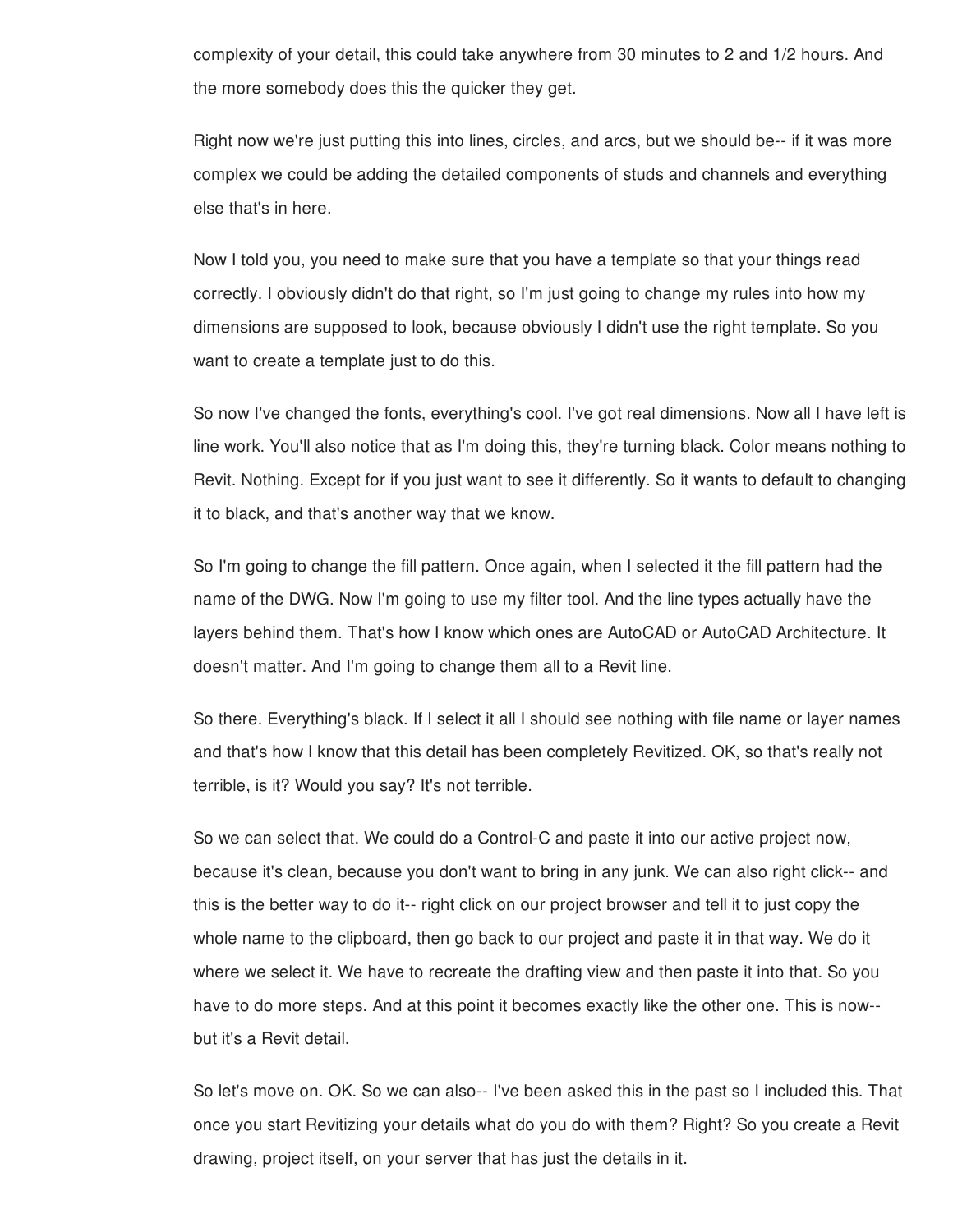How many of you guys have a common location on your server for your AutoCAD architectural details right now? OK. Most of you should. Most of you are probably copying from job to job to job, though. What drive did I do that on? Let me go grab that. OK? This is the same idea though.

So we create a whole Revit project here. Let's open this up. And it's just full of details. In this case, I put them on 8 1/2 by 11 sheets so they could be organized. Now the only reason why I'm showing you this is at is because this is where you want to build this as your CAD administrator's, or whomever is sort of in charge of your systems, -- and I'm not talking about your IT guy. I'm talking about who actually knows how to do your Revit and things like that.

You start building this, and then you can insert them from File. And you can insert multiple versions of them. Instead of having to come in and right click and copy and paste and all that kind of stuff.

So just as you're doing it, do yourself a favor, and start building your library as you're doing it. So once again, not a terrible thing to phase in. How we're trying to transition from AutoCAD Architecture into Revit Architecture, right? I mean we shouldn't be too afraid of this. Because the reality of that, that's Drafting 101, wasn't it? Go ahead.

- **AUDIENCE:** So, I work for a wholesale company. We do basically the same building variations. Would you recommend we still create the detail library, or just full details [INAUDIBLE] from job to job [INAUDIBLE]?
- **TOM TOBIN:** Well are you-- you're talking about in Revit right?
- **AUDIENCE:** Not there yet, but we're still deciding if we go that direction. .
- **TOM TOBIN:** Right. The reality is if you want to do that in Revit you should create the details in Revit. Once they're in Revit I would suggest you create a detailed library like that, but you have the ability to pull them from job to job.
- **AUDIENCE:** Because we're going to introduce our prototype [INAUDIBLE].
- **TOM TOBIN:** Yeah. So what you may do is as a prototype, with the most common things that are always in there, you could create that as a template itself. And then when you start a new job, all that stuff is already in there with it.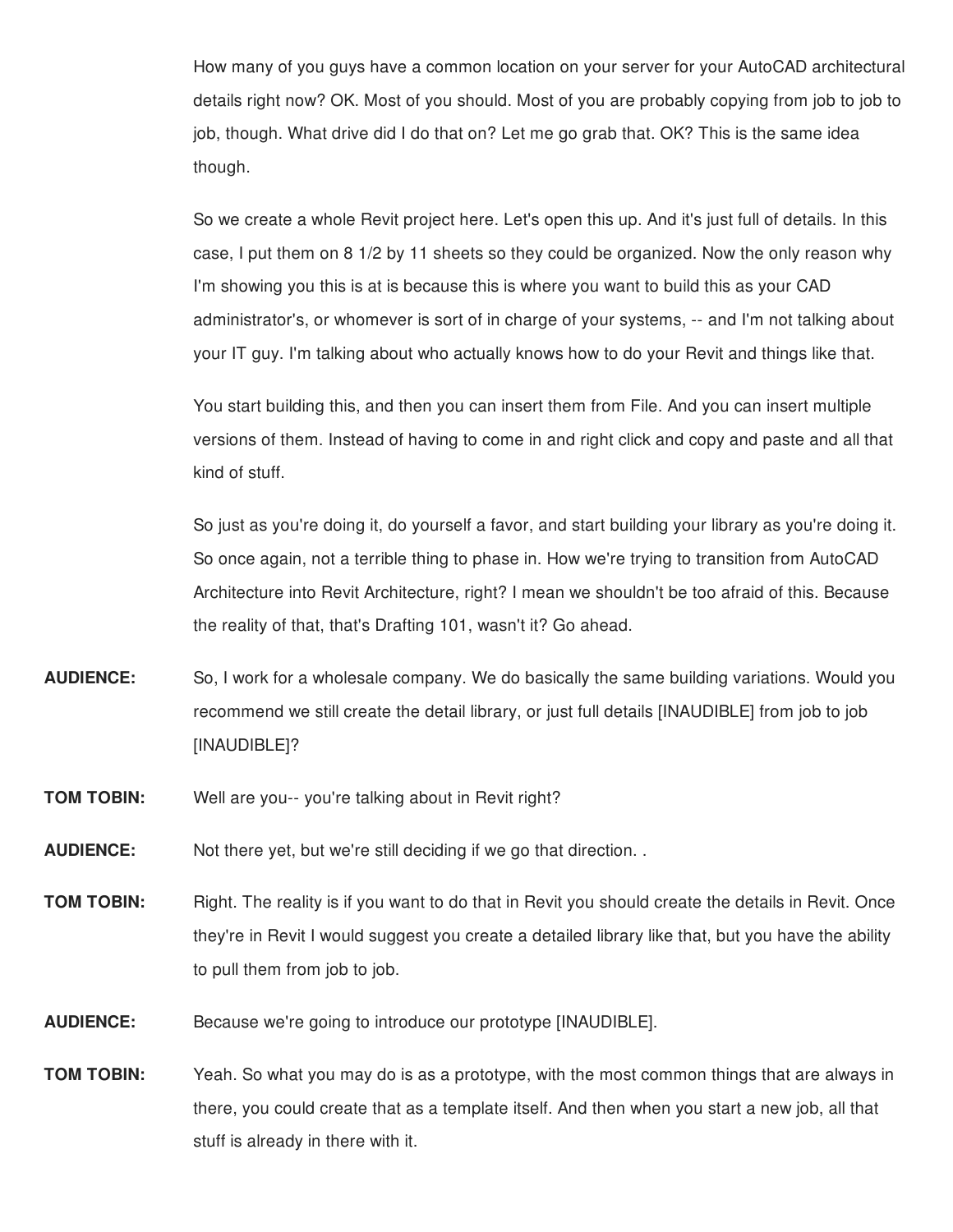You usually want to keep your templates as thin as possible. You know, so you don't want a whole bunch of stuff in there. But you want-- if you're constantly, always doing the same thing over and over-- some of the best production people are the laziest. Because they don't want to do something more than twice. All right? So if you're always bringing in the same details every single job, put it in your template and then they're just already there.

So we've talked about change and changing from one platform to another, right? The challenges that go along with that. You know, that we shouldn't be too afraid of it. And there are some discomforts in doing that. I mean when you guys went from AutoCAD to AutoCAD Architecture it was perfect, right? Perfect in every way. No, you had a lot of challenges. Those of you who told me you're working on display configurations and using project navigator, oh my gosh you're probably ready to pull your hair out at one time or another. So there's always drawbacks.

So let's talk about that. Let's talk about some of the challenges. And this is once again, now what we're talking about is some of the things we're going to face as an office, as a firm. Things that you need to think about for not just for yourself, but for your team and for where you're heading down.

And one of those has to do with knowledge. And for a while there, people were worried about finding Revit qualified people. You had really good knowledge in how AutoCAD worked. You understood all this stuff, and so you're kind of afraid of losing that. But as I was trying to point out, you actually already know a lot of this. So most of what you're going to do in Revit is going to translate from AutoCAD Architecture. So you shouldn't be afraid of not knowing what you don't know.

Next one is a resource pool. Now, the pool's getting bigger and bigger and bigger all the time. How many of you guys learned Revit in school? I kind of had a feeling it was only going to be the two of you. But it's going that way. Colleges, it's even starting to filter down into secondary schools. All right? But the resource pool still is small.

You may actually be best off bringing in another AutoCAD Architecture guy who understands how our AutoCAD Architecture works and then just training him on the interface. OK? But it's getting bigger all the time. And the guys coming out-- I've worked with some guys who just graduated college-- they're excited. They want to do it this way. Am I putting words in your mouth? OK, there you go. So you get that energy kick coming from these guys.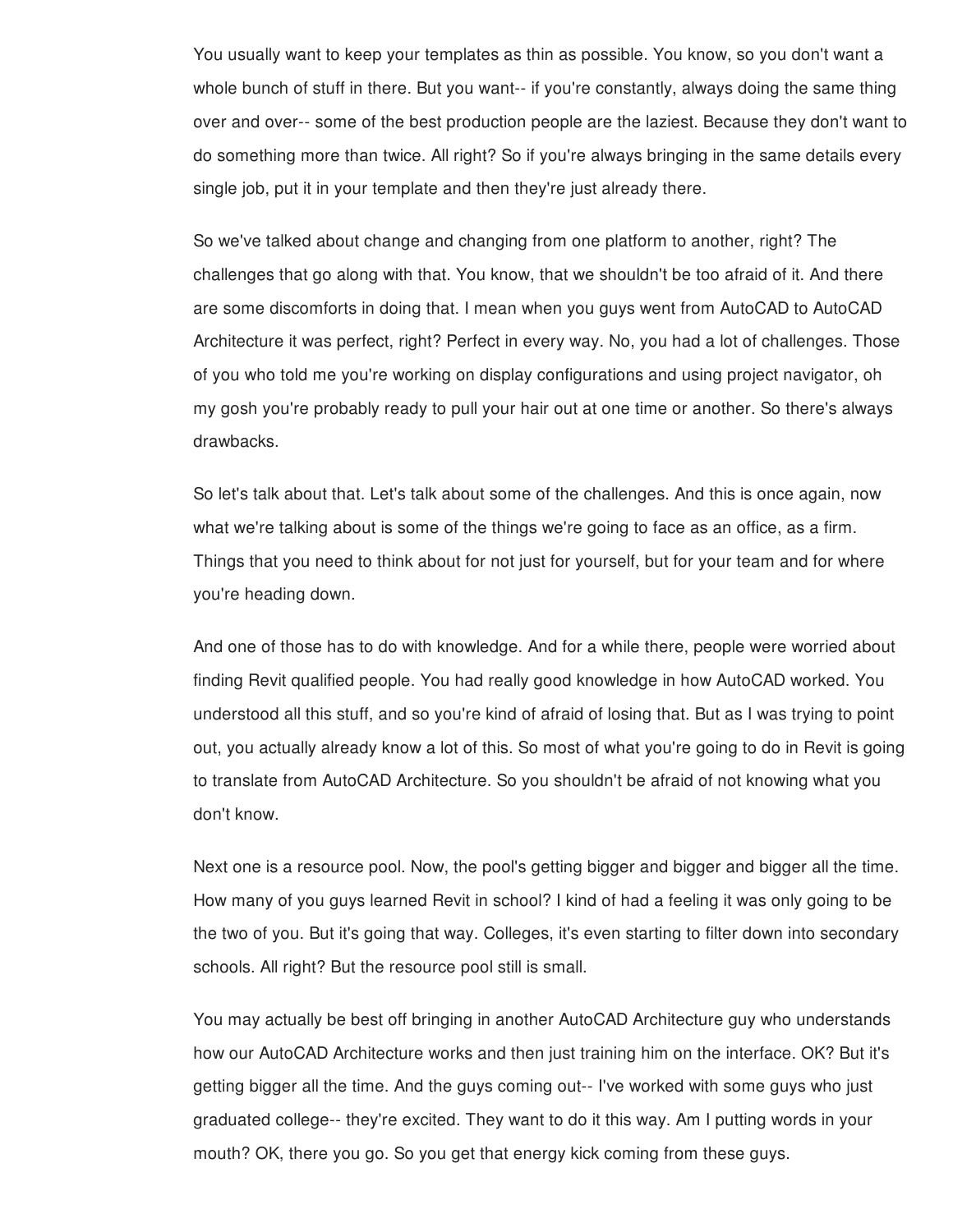Working with others. And I'm not talking about the person in the cube next to you that has his headphones on and is singing along with the songs under his breath, and he has no idea that he's doing it. Or the person who's talking really loud on the phone all the time. I'm talking about our consultants. Once you kind of drink the Revit waters, swim in the pool, and you get your consultants doing this too, a lot of consultants are moving to structure and MEP. And when you link these models together, oh my God, the things you see, the information that's passed along.

We're working on a job, brought in the MEP model into our model-- this was for Ohio State University. Took a building section, our project architect, he couldn't run Revit yet. Working on it still. We take a building section and he could see in an instant, oh, the mechanicals are going right through the ceiling there. Now we can have a conversation. A conversation that, looking on a plan, we never got before. So you want to try to encourage if you have the juice for the project to say, hey, we're doing this in Revit. If you want to be on our team you need to do it in Revit too.

That's the way you want to do this. Otherwise there may be a little communication hassles going on here. Because you're giving them a model, or you have to give them it to them in the DWG form or they're giving you the and we have to figure out how to communicate. So there are some challenges.

Now this is budget. We've got to talk about the cost of the software, cost of your hardware. Maybe you need to update your network. Revit it is a little bit more of a pig when it comes to how it works your data, or have you not noticed that? You haven't been using it long enough to notice that yet. You need better machines. You may need to update your server. Those are real costs.

As far as the software goes, the model that Autodesk is using and is moving to more and more, is they want to sell you suites, which means you already own it. OK? So even if you want AutoCAD Architecture you're paying for Revit. Or you're going to start doing it on a needs-based subscription where you're just sort of paying a fee for when you use it, right? So the costs are what they are. You're going to have to have the software pretty much regardless. The other real cost may be in hardware. And there's a real number that you have to put in for the transition time and also training.

So how do we migrate with success? I talked about you owners, the management.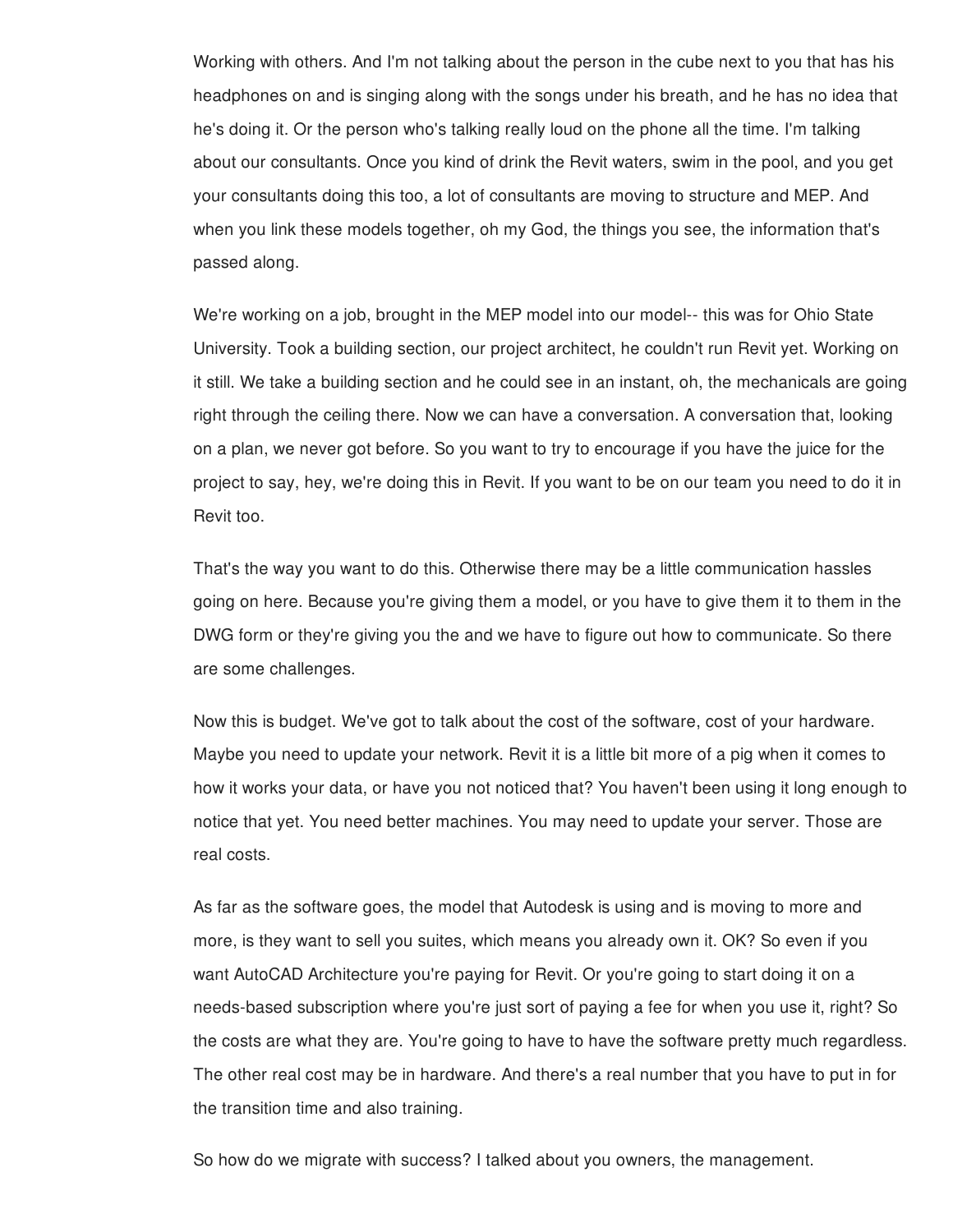Management has to buy into this, right? You owners are you still here? A couple of you? Yeah. OK. So let's say as an owner, you're kind of on the fence. The user is definitely on the fence because he knows how he's doing his AutoCAD Architecture. And he goes back to the owner and says, I could have this done. And the owner is saying, oh, wait. That's money out of my pocket then? OK. You know he has just run up the back of all you CAD administrators and everything else, and now the whole project just sort of falls apart.

So if as an owner, you're not on board with this, understanding that there's a transition time, cutting that off by saying, look, either you're part of the team or you're not you're going to have a very difficult time getting the transition to happen. So owners have to understand this. And I think you're the only one still in the room, so I'm telling you, you have to buy into this.

We already talked about phasing in. What your firm-- is it really ready to make the change? A lot of firms have tried. Have you guys already tried to make change and not made it? Keep falling back? Yeah. A lot of it is lack of standards controls, creating those templates. You guys didn't raise your hand when I said do you add templates, which means you have no standards. You're just sort of leaving your people out there. You got to do some upfront work, unfortunately. You have to do some work.

What components are really needed? You can't just match CAD standards because there's no layers. There's no colors. There's nothing like that. It's a different animal. It's object based. It's not really that difficult, though.

So let's talk about success. Let's create a transition plan. What do we need in that? We need to take an objective look at our firm. Right? Have you guys actually looked at yourselves? Have you looked in the mirror, says, I'm good enough, and gosh darn it, people like me. No. You got to look at your firm and see what you can do, what your resources are, and you have to clearly define a goal.

You've all clearly defined a goal, right? That's why you're here. We're going to use Revit. That's pretty clear. That's not a clearly defined goal. OK? That is a goal, to use Revit, but it clearly defined goal is that within the next quarter-- for those of you who didn't read raise your hands with the template-- I'm going to have a template made. That's a clearly defined goal. The quarter after that, I'm going to start looking into how we do this. We start transitioning this. OK. What kind of training am I going to get in here? Those are clearly defined and achievable goals. Saying we're going to start using Revit, that's not clearly defined. OK? So as a firm we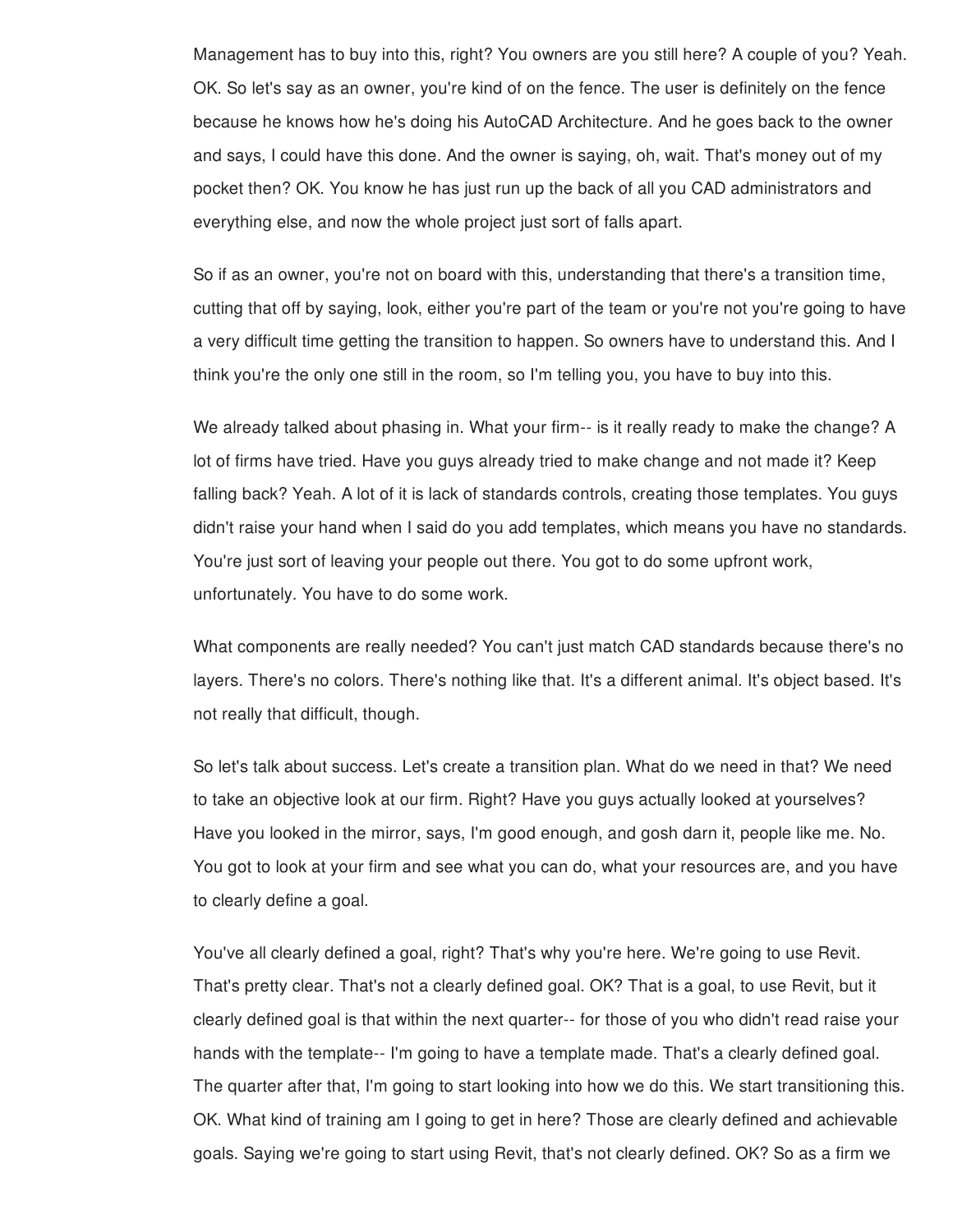have to look at that a little bit.

We have to put together the right transition team. How many of you are on a transition team? OK. How many of you are the transition team? Pretty much the same. OK. We have internal leaders, and probably most of you in this room are those people. Some people in the office kind of get it. They sort of gravitate towards it. We went to school to become architects and engineers or whatever that may be. But for some reason we kind of got the software and we liked it, too.

OK? You're what you would call the internal leader here. You kind of bootstrap this. You go to YouTube. You look at the stuff. You go to blogs. You do all that stuff. So you want to identify those people as part of your team, and you have to look out for the resistance. It sounds like I'm talking about the underground. OK? But the resistance, it really is important.

I mean, once again I'm dating myself, but you know, one bad apple can spoil the whole bunch. [INAUDIBLE] right? OK? Because it takes a whole bunch of attaboys to get rid of negative things.

So I was telling you that you get it you get a person with a bad attitude, they run right over your back to the owner. Owner doesn't want to lose money once keep the customer happy. The project's dead, or a lot more difficult. So you don't really want to have resistant people as part of a team if you can help it. You may not have a choice. You need to choose the right pilot or test project.

Anybody know the difference between a pilot and a test project? Has anybody even heard of a pilot and a test project? OK. The difference is, is that a pilot project is a simple, billable design. I'm not talking about your next-- you don't necessarily sit and go, the next job we get in we're going to do in Revit. Well, it might not really be the best choice depending on the size and scope of the project, right? Have we had that experience yet? Sure.

We want something simple, something we can kind of work through, kind of figure this out. That's a pilot project. A test project is when I talked about-- we have return customers sometimes, right? All of you have some clients that come back? Take one of those, redraw it. OK? Now, all you had to think about was how the software works. You didn't even have to think about the design because it's already been done, and when that customer comes back, you're ready to use it in Revit.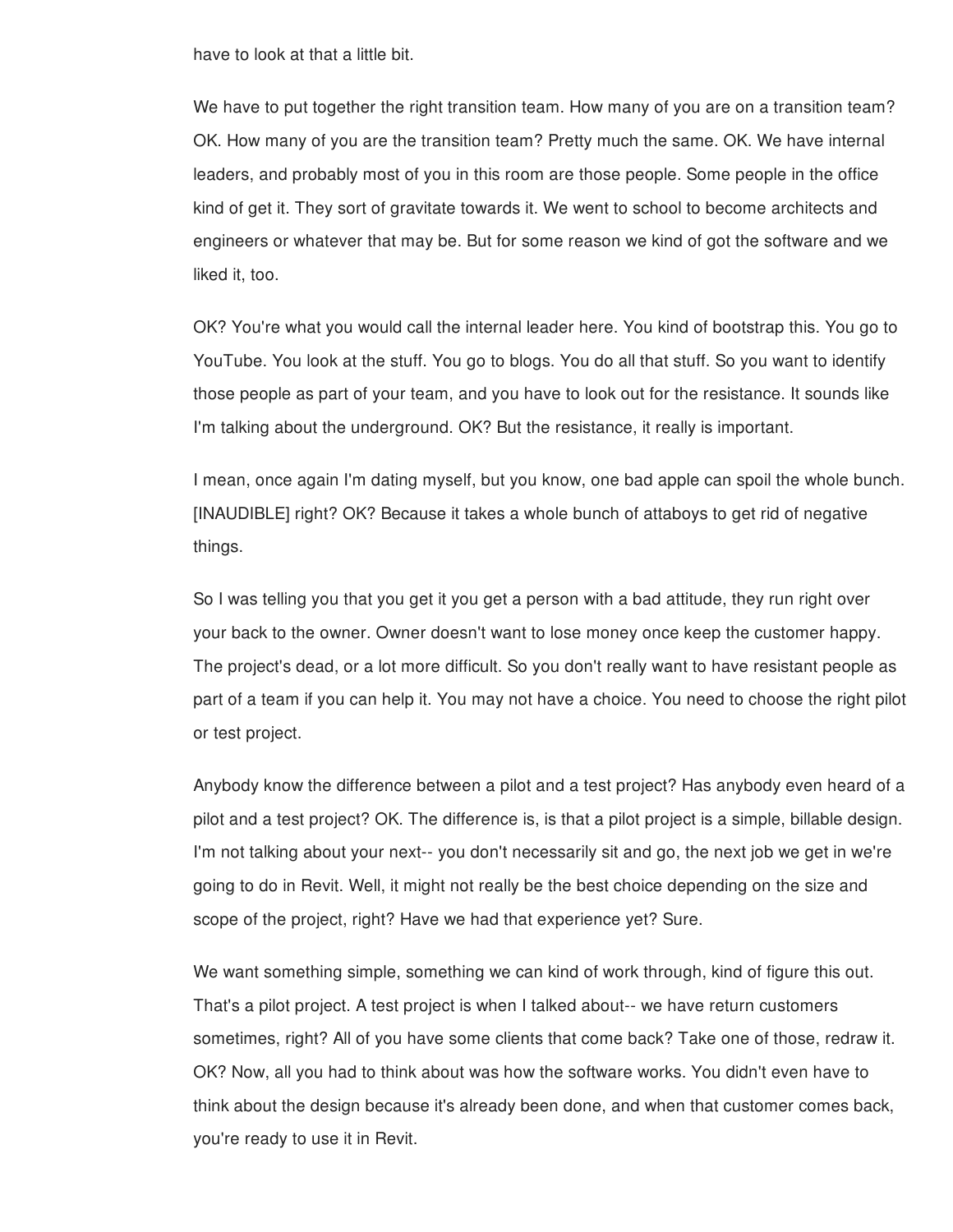Not everybody has that time. But if you do, this is a great opportunity to find what's needed now, what you need to do today. When I'm talking about defining your goals, what can we do now versus what can we do later. Maybe later we put in a new network, but we need new workstations today. Or what we need now is a template, OK? And we need some families created. And you guys already know how to create them, you just don't know that you know this, because you are creating them in AutoCAD Architecture.

Get the right mix of training and education. I already talked about your internal leaders. They're usually the self motivated education. You take them out to blogs and everything else. How many of you spend time on YouTube or anything like that looking up stuff? Fantastic resource, more than I used to used to be. But you still need, for the most part, some sort of packaged learning.

One of the things I've always talked about what was great about AU-- and most of you are first timers here, right? First time I came to AU, man, I thought I had it all. And I sat in a class and went, what? I never thought of that. That's incredible. There's that, I don't know what I don't know, quotient.

One of the nice things about package learning is that it gives you the whole broad spectrum of all the pics and clicks and what the software can do. Now you might not use all of that initially when you do it, but now you know what its capabilities are. Kind of helps with that I don't know what I don't know part. And then there's also-- and I don't think I put it up there-- but there is custom training. You can go to the consultant, they'll come in and talk to you about how you work, and then they'll train you on how XYZ company works. OK? And only the tools that maybe are actually applicable to you.

Provide ongoing support and monitoring. That's both internal and external. Those of you who are in charge, you know everything, right? All the answers to all the questions all the time. No. Nobody does. But what you need to know is where to go to get that answer. You need to have an external source, as well. And you can't leave your users without somebody internal to come to. You may have wanted to be an architect, but you're now the BIM guy, but you know, you're now that internal source. But you can't just go, hey weren't you at training? Well that just doesn't-- that doesn't work. You have to have ongoing support and mentoring.

You need to constantly-- I don't even know why I put this up here-- constantly evaluate and adjust. I mean, when you guys brought in AutoCAD Architecture it was perfect. You knew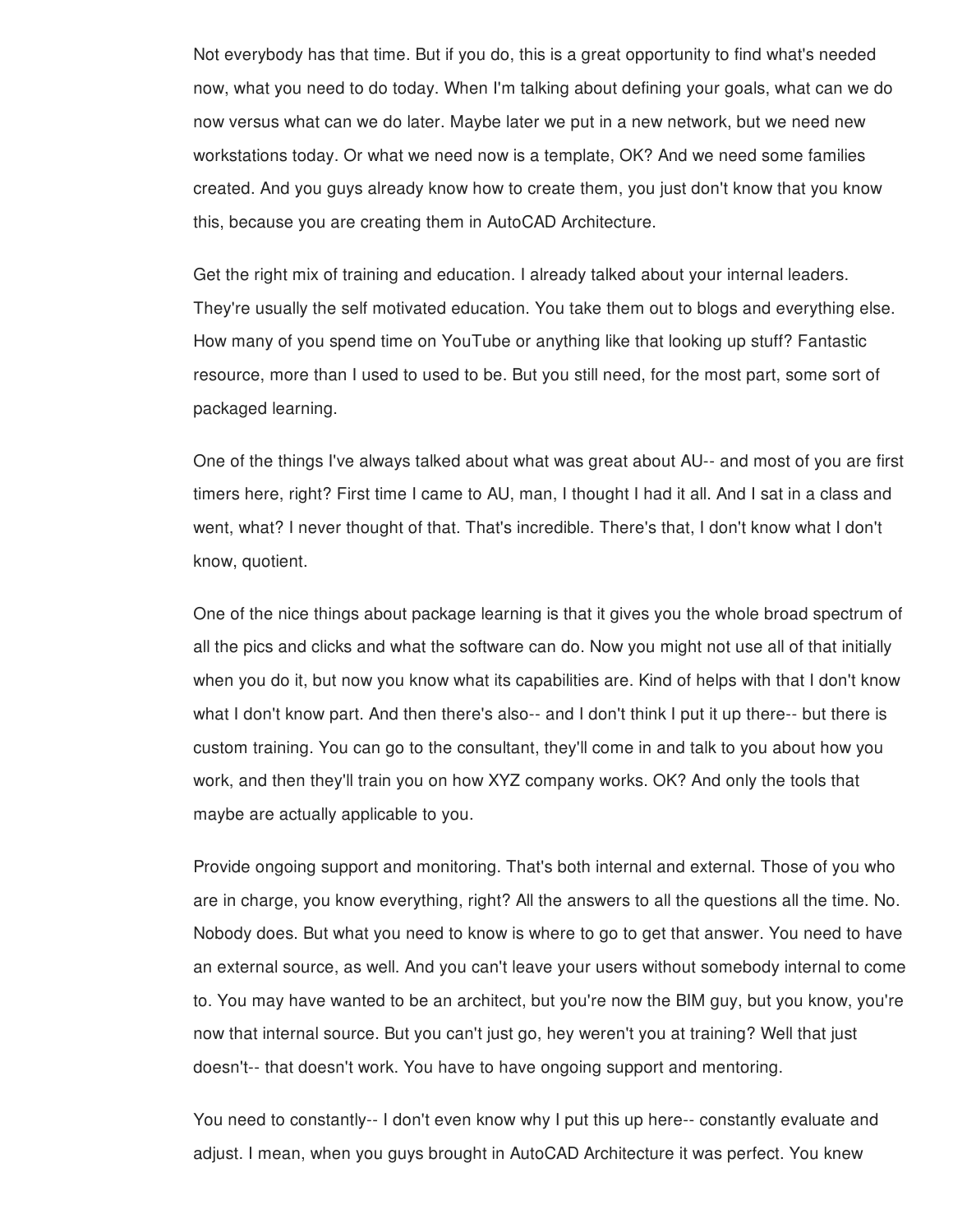exactly what your expectations were. When you implemented it all those years ago, you're doing it the exact same way today, right? Didn't change a thing. Not one little thing. Same way with Revit. It will be perfect when you do this.

Now, the reality is, is that we constantly have to look for ways to improve what we're doing. We have a concept-- and this is part of that defined goal-- what we need now versus what we need later.

We think this is how we're going to use the software, but when we start using it, we're going to realize that maybe those templates weren't right. Maybe that's not the way I should have laid out my sheets. Maybe the project browser, the way I'm using it, isn't the most efficient way. OK? Don't be afraid to admit that, well, I made a wrong assumption. Let's change it. Let's evaluate it. Let's always look out for ways for improvement. And this also means the staff.

Now I said before that, I didn't want you to eliminate staff in any way, shape, or form with the lower cost aspect, because we could do more with less people. It's the same thing I'm saying here, too. You put people on your transition team. You start rolling it out to your office, right? You're all jazzed about it. You've given them some training. You've done all of this, and they're not getting it. Why aren't you-- why aren't you getting this? You know? It doesn't mean that, you don't get it, you're out.

That's not what we're talking about. We're talking about why aren't you getting it? What aren't we doing to help you make it down this road? Where do we need to improve the training, or the way we're laying this out, so that you can transition here and we can get out of AutoCAD Architecture and into Revit? Right? Hallelujah? OK.

So, recap. Create a transition plan. Put together the right team. Choose the right pilot or test project to find what is needed now. versus later. Right mix of training. Provide mentoring and support. And constantly, constantly, constantly, change. So we all know the only constant in the world is change. Thank you. You guys are still out here. OK. Positive mental attitude. Say it with me. PMA.

**AUDIENCE:** PMA.

**TOM TOBIN:** Thank you. Positive mental attitude. You really already know this stuff. You just needed somebody to tell you that you already know this stuff. And don't be afraid to try to make this transition. You'll be shocked. The more you get into it, the more you actually know and